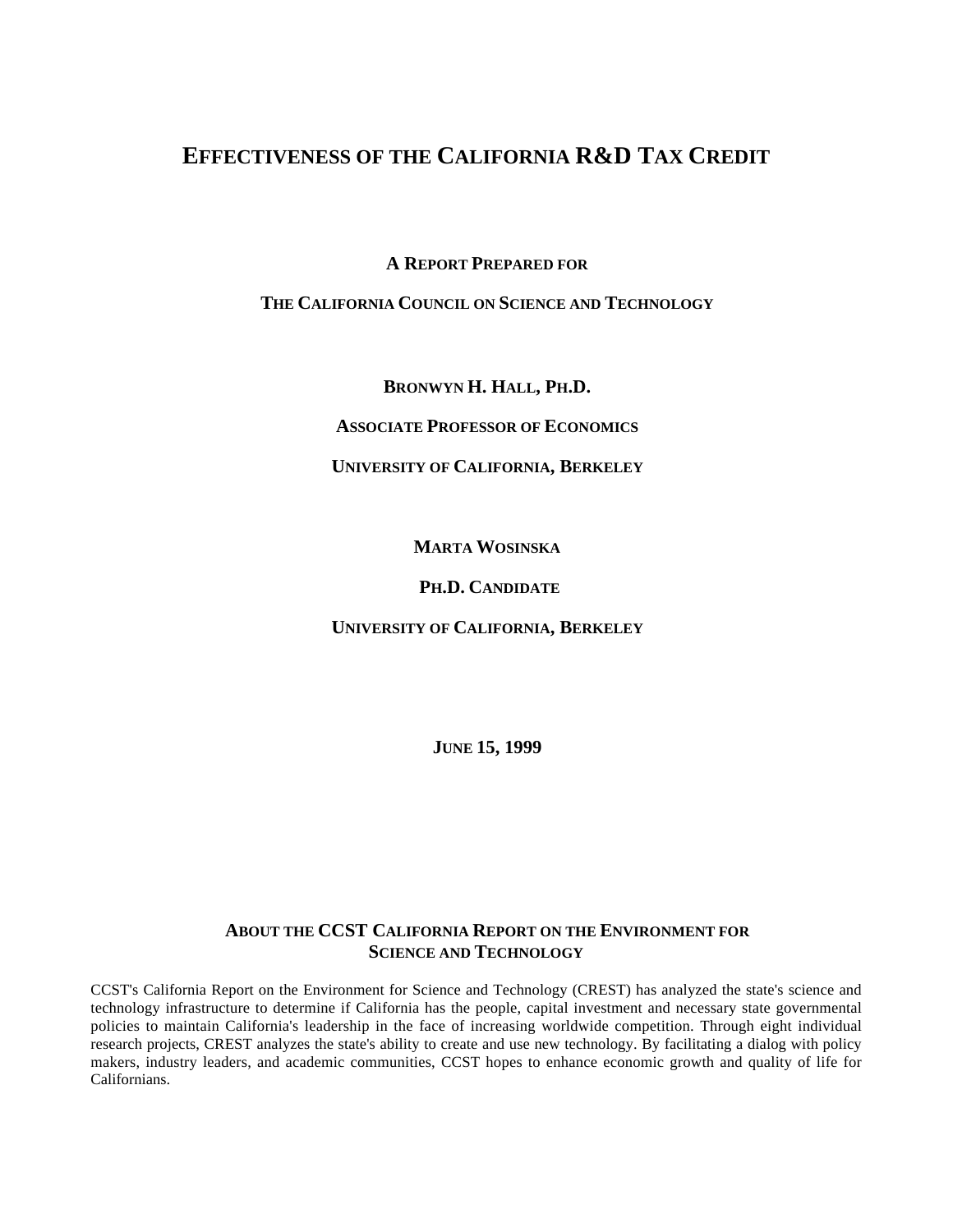#### **ACKNOWLEDGMENTS**

The California Council on Science and Technology gratefully acknowledges support from the W. M. Keck Foundation of Los Angeles, CCST's Sustaining Members, and the State of California.

This report was written with the assistance and advice of Annette Nellen, Professor of Accounting and Finance, San Jose State University, to whom we are very grateful for her help.

### **COPYRIGHT**

Copyright 1999 by the California Council on Science and Technology. Library of Congress Cataloging Number in Publications Data Main Entry Under Title:

Effectiveness of the California R&D Tax Credit

ISBN 1-930117-03-5

All rights reserved. No part of this work covered by the copyrights hereon may be reproduced or copied in any form or by any means -- graphic, electronic, or mechanical, including photocopying, recording, taping or information storage and retrieval systems - without the express written permission of the California Council on Science and Technology.

Note: The California Council on Science and Technology (CCST) has made every reasonable effort to assure the accuracy of the information in this publication. However, the contents of this publication are subject to changes, ommissions, and errors, and CCST accepts no liability for inaccuracies that may occur.

The California Council on Science and Technology is a nonprofit organization established in 1988 at the request of the California State Government and sponsored by the major post secondary institutions of California, in conjunction with leading private-sector firms. CCST's mission is to improve science and technology policy and application in California by proposing programs, conducting analyses, and helping government implement policies and initiatives for a better economy and quality of life.

The writers of this publication can be reached for questions or comments on content at the

California Council on Science and Technology 1130 K Street, Suite 280 Sacramento, California 95814

by voice at (916) 492-0996

by fax at (916) 492-0999

or e-mail at ccst@ccst.ucr.edu

> To order additional copies of this report or other CCST publications contact 909.787.2913 or email ccst@ccst.ucr.edu.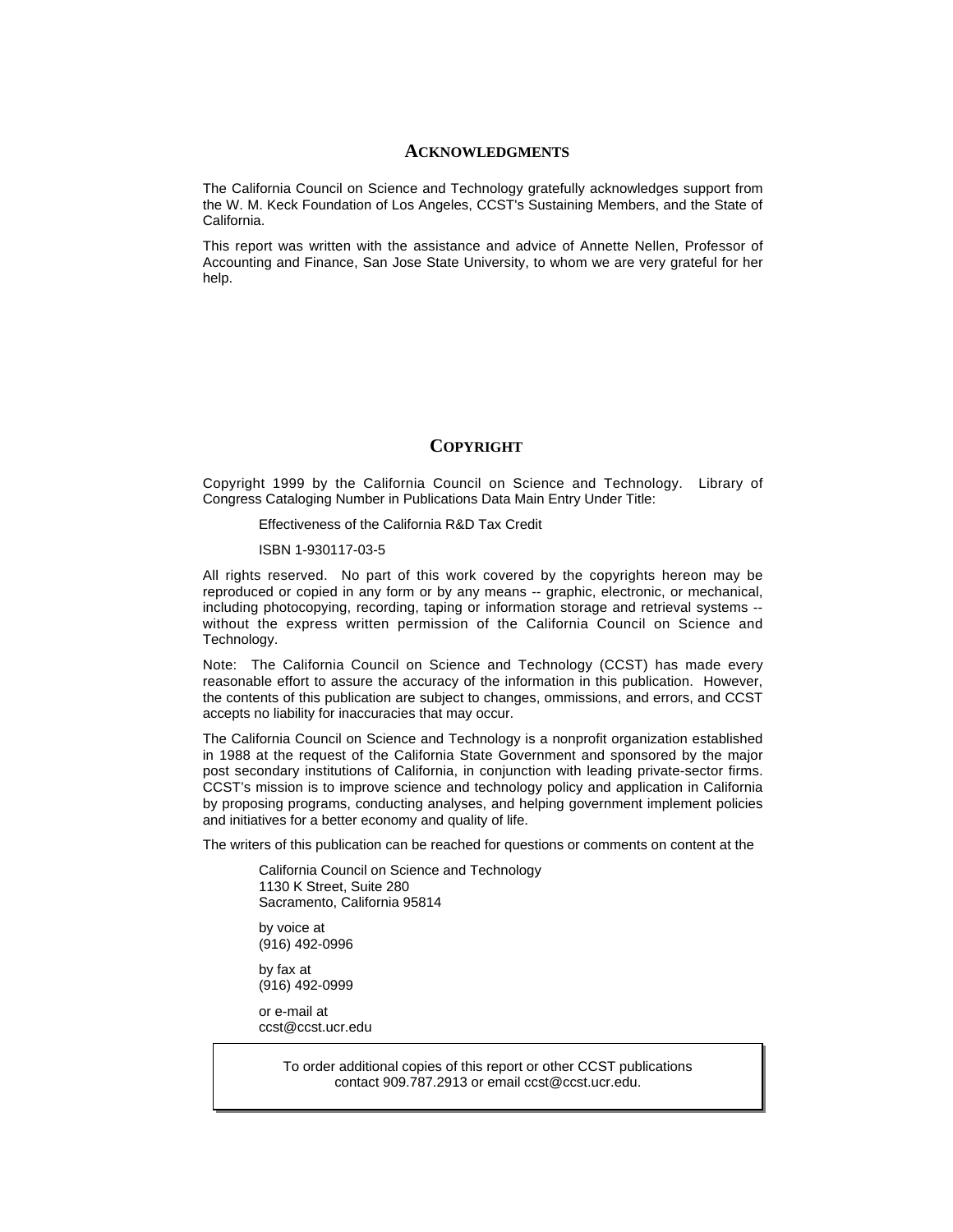## **Table of Contents**

| 2.  |  |
|-----|--|
| 3.  |  |
| 3.1 |  |
| 3.2 |  |
| 3.3 |  |
| 3.4 |  |
| 3.5 |  |
| 4.  |  |
| 5.  |  |
| 5.1 |  |
| 5.2 |  |
| 6.  |  |
| 6.1 |  |
| 6.2 |  |
| 7.  |  |
| 8.  |  |
| 9.  |  |
| 10. |  |
| 11. |  |

## **List of Tables**

| Table 1. |  |
|----------|--|
| Table 2. |  |
| Table 3. |  |
| Table 4. |  |
| Table 5. |  |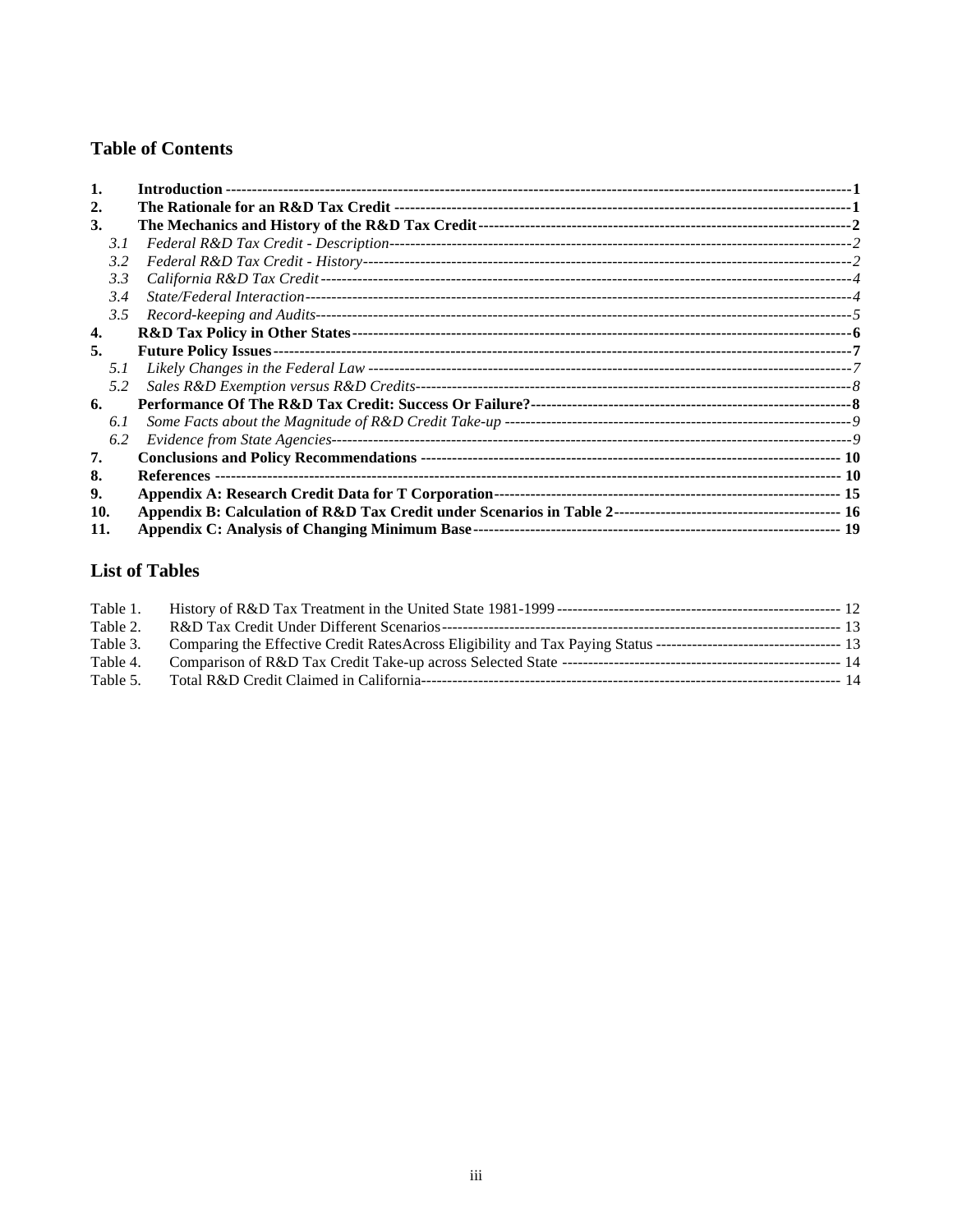#### **1. Introduction**

Since 1988, the state of California has allowed a credit against corporation or individual Schedule C tax for incremental expenditures devoted to Research and Development within the state of California, as well as a special credit for monies paid to universities or other research organizations for the performance of basic research.<sup>1</sup> These provisions of the tax code are designed both to encourage California firms to undertake research and innovation and to encourage them to do so within the state of California. In general, the California provisions are modeled on those of the federal tax system, although with somewhat lower credit rates, and with some important differences that result from the desire to focus the benefits on research done in California.

Although the R&D tax credit represents a fairly minor portion of the entire corporate and business tax system in the state, the tax revenue foregone is a significant fraction of the money spent directly on R&D by the state government (that is, excluding the funding for higher education). In 1996, the latest year for which we have a complete set of figures, the R&D credit claimed on California tax returns totaled 290 million dollars, whereas the direct funding in the state budget for R&D was 317 million dollars.<sup>2</sup> So although these numbers pale in comparison with total R&D spending in the state (36 billion dollars in 1995), as a fraction of the state subsidy, the R&D tax credit is quite important.

This report provides a review of the nature and effect of the California R&D tax credit, including the rationale for the credit, its history, how it works, how it has changed, and whether it has played a role in encouraging more private R&D in the state. The report concludes with a few recommendations for policy.

### **2. The Rationale for an R&D Tax Credit**

At the outset, it is natural to ask why the state of California feels that it is necessary to have such a feature in the tax system. The usual argument for subsidizing and encouraging research and development is the positive externality innovation creates for other firms and consumers in a society. There is a large economic

literature, both theoretical and empirical, that emphasizes the likelihood of positive spillovers and externalities from industrial R&D, especially that oriented toward basic research (Nelson (1959), Arrow (1962), Griliches (1992), Hall (1996), Mohnen (1996)). These spillovers take the form of reducing the cost of other firms' innovative activity (by creating technological knowledge on which they can build, or by showing them where the dead ends and dry holes are) as well as simply creating new and improved goods that are sold at prices well below the prices that consumers or other firms might be willing to pay. However, in an economy like that of the United States, where the barriers to the free flow of information across state borders are essentially nonexistent, it would seem that encouraging firms to locate their R&D facilities in the state of California might not yield benefits that are easily confined to the state; in fact, most of the spillovers might flow to those outside the state.

For this reason, the argument usually used for the federal version of the R&D tax credit is probably not appropriate for the state of California. The argument for a state-level tax credit takes two forms: first, there is considerable evidence for localization of some of the spillovers (see, for example, Jaffe, Trajtenberg, and Henderson (1993)). The fact that California is well-known for its clusters of high technology industries (Silicon Valley, biotechnology in the East Bay and San Diego, and so forth) does suggest that there are reasons that high technology firms in the same industry like to locate next to each other, and one of those reasons presumably is the fact that they learn from each other. Therefore, encouraging firms to move to your state early in the development of a new industry will probably mean that other firms will be attracted in the future, and that other firms in the state are more likely to benefit from knowledge spillovers from the new industry because of their geographical proximity.

Second, and this appears to be a major political motivation for the credit, California is perceived as a high-tax business environment by firms contemplating setting up business or expanding. For this reason, and because other states have similar policies, a variety of tax incentives and "industrial policy" measures have been adopted to overcome the reluctance of fairly footloose national or international companies to open establishments in California.<sup>3</sup> An R&D-related tax measure targets the particular types of firms that California desires to attract in spite of its relatively high position in the "tax" league tables.<sup>4</sup> For example, the state

 $\frac{1}{1}$  $1$ <sup>1</sup> The definition of qualified research expense is quite complex in fact, but it generally includes the wages and salaries, leasing expenses, supplies, and 65% of the contract research expense that is incurred in performing research undertaken to discover technological information for a new or improved business purpose and to exclude capital expense and post-production development. See sections 174 and 41 of the U.S. Internal Revenue Code, which are followed by California in its law.

<sup>&</sup>lt;sup>2</sup> From Chapman, "The Role of the State in Research and Development Funding", June 11, 1999.

<sup>-&</sup>lt;br>3 <sup>3</sup> Survey evidence collected by Professor Annette Nellen, San Jose State University confirms that this feature of the tax law is viewed by firms as improving the perception of the business climate in California.

<sup>&</sup>lt;sup>4</sup> It is beyond the scope of this report to survey all the features of the California corporation tax law, but in general we can point to fairly high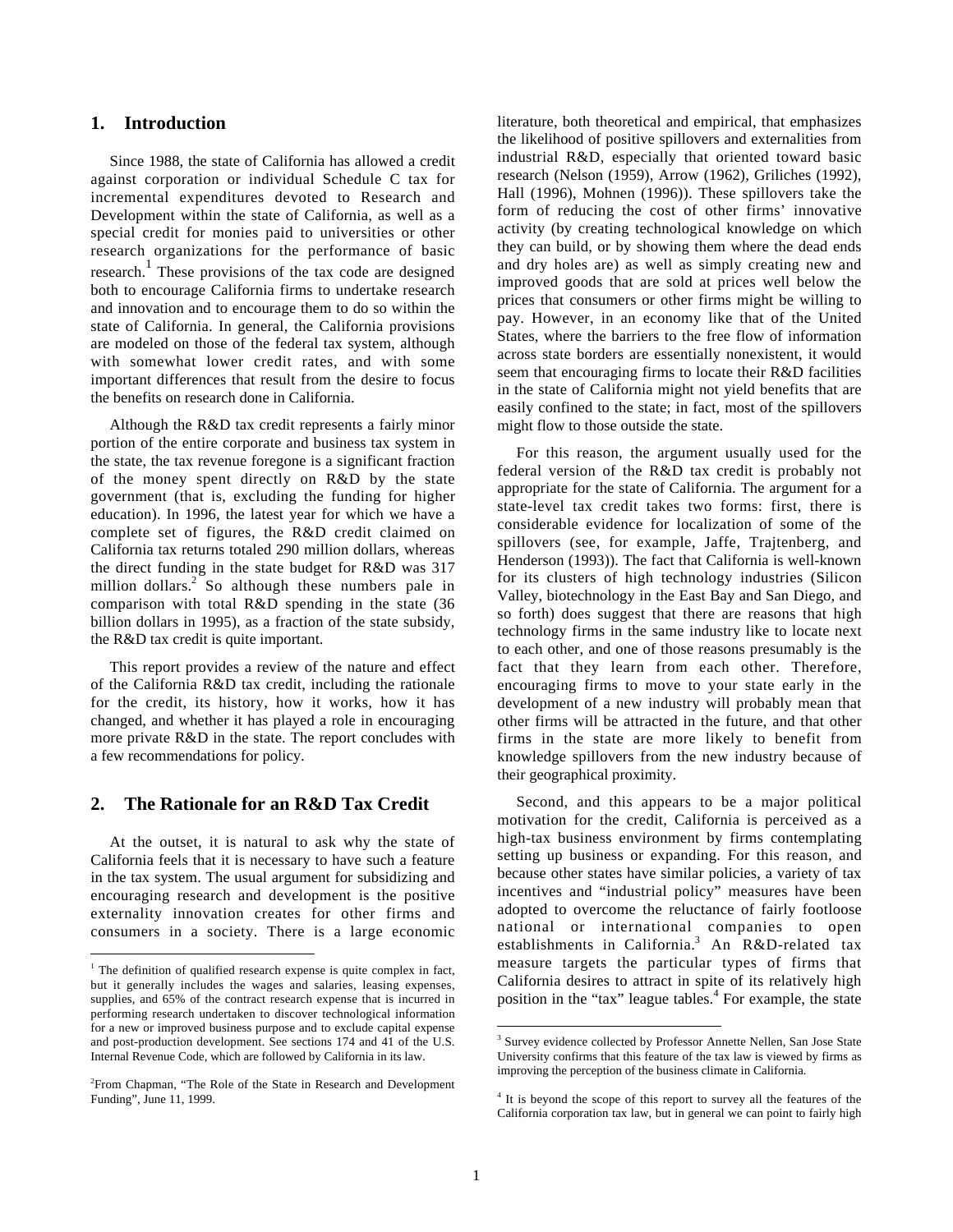includes the credit in its list of tax features designed to attract new investment and describes it in this way on its website:

Designed to encourage companies to increase their basic research and development activities in California, the research tax credit allows companies to receive a credit of 11 percent for qualifying research expenses (research done in-house) and 24 percent for basic research payments (payments to an outside company), making it the highest in the nation. To qualify, research must be conducted within California and must not include research for the purpose of improving a commercial product for style, taste, cosmetic, or seasonal design factors.<sup>5</sup>

Other reasons occasionally given for a state-level R&D tax credit are the following: 1) R&D jobs are highpaying, which generates a multiplier effect for the rest of the state economy, to the extent that consumption is also localized within the state. 2) R&D encourages and aids quality education systems. It is not clear that this is an outcome from or an input to R&D effort; presumably the idea is that there is some kind of synergy between educational systems that train high quality workers and the presence of R&D efforts in the state. 3) Having such a tax credit conforms California tax law to federal tax law, which is the normal goal of tax legislation in California.

## **3. The Mechanics and History of the R&D Tax Credit**

Like so many others, this feature of the state tax law is modeled on the federal law, although it was not introduced until January 1988, seven years after the federal law took effect. The latter was introduced early in the Reagan administration (1981) and has been continuously renewed and extended since that date, with the exception of a one year lapse between July 1995 and June 1996. Hall (1993) and Hall (1995) summarize the features of the federal law and how they have changed through 1995. The following brief discussion is drawn from the later paper, updated to reflect changes in the law since then. The features of the federal law are also summarized in Table 1.

#### **3.1 Federal R&D Tax Credit - Description**

As of July 1996, the R&D tax credit is generally computed based on the following formula:

#### *20% x (Qualified Research Expenses less Base Amount) + 20% x (Basic Research Payments)*

The Base Amount equals the Fixed Base Percentage multiplied by the taxpayer's average annual gross receipts for the preceding four tax years. The Base Amount cannot be less than 50% of the taxpayer's Qualified Research Expenses for the current tax year. The Fixed Base Percentage represents the ratio of the taxpayer's Qualified Research Expenses for the base period of 1984 through 1988 to gross receipts for the same period. The Fixed Base Percentage may not exceed 16%. For start-up companies (as specially defined for the credit), the Fixed Base Percentage is generally 3%.

Alternatively, taxpayers may elect to use the alternative incremental credit (AIC) that was added to the federal tax law in 1996. The AIC is also computed based on a taxpayer's Qualified Research Expenses. Both methods for computing the research tax credit involve a multitude of somewhat complex definitions and the need to determine whether a taxpayer's research is "qualified research" and if so, to identify the "qualified research expenses" incurred in such research. Certain research activities, such as those conducted outside the U.S., do not qualify for the credit.

#### **3.2 Federal R&D Tax Credit – History**

The federal Research and Experimentation (R&E) tax credit was introduced in the Economic Recovery Tax Act of 1981; it was originally scheduled to be effective from July 1, 1981, to December 31, 1985. The credit was renewed for two years (January 1, 1986, to December 31, 1988) in a somewhat reduced form by the Tax Reform Act of 1986, and extended for one year through 1989 by the Technical and Miscellaneous Revenue Act of 1988.<sup>6</sup>

corporate, income, and sales tax rates relative to many other states, although not perhaps relative to the chief competitors in attracting industry. For example, California ranks  $11<sup>th</sup>$  out of 50 in state tax revenue per capita and 19<sup>th</sup> in state tax revenue as a share of personal income in 1997 (U.S. Bureau of the Census, reported at http://www.taxadmin.org/fta/rate/97taxbur.html).

<sup>5</sup> http://commerce.ca.gov/business/investgd/investgd04.html

 <sup>6</sup>  $6$ At the federal level, a feature of the Tax Reform Act of 1986 that affected R&D incentives was the strengthening of the alternative minimum tax (AMT) system for corporations. If a firm is subject to AMT, it cannot claim the R&D tax credit in the current year, but must carry it forward (for up to fifteen years) until it is subject to regular corporate tax. Also, the rate of taxation under AMT is 20% rather than the statutory corporate rate of 34%. As Lyon (1991) has discussed, this means that firms that are temporarily subject to the AMT will face tax incentives that are slightly tilted away from investment in intangibles toward tangibles, relative to what they would face under ordinary corporate taxation. In practice, only a small number of large manufacturing firms in 1988 filed AMT returns, accounting for only 3 percent of the total tax bill paid by manufacturing firms (Statistics on Income 1988), so this is unlikely to be important. However, the reduction in the implicit subsidy to R&D that the AMT creates is likely to be more important in recession years, when corporate profits are down.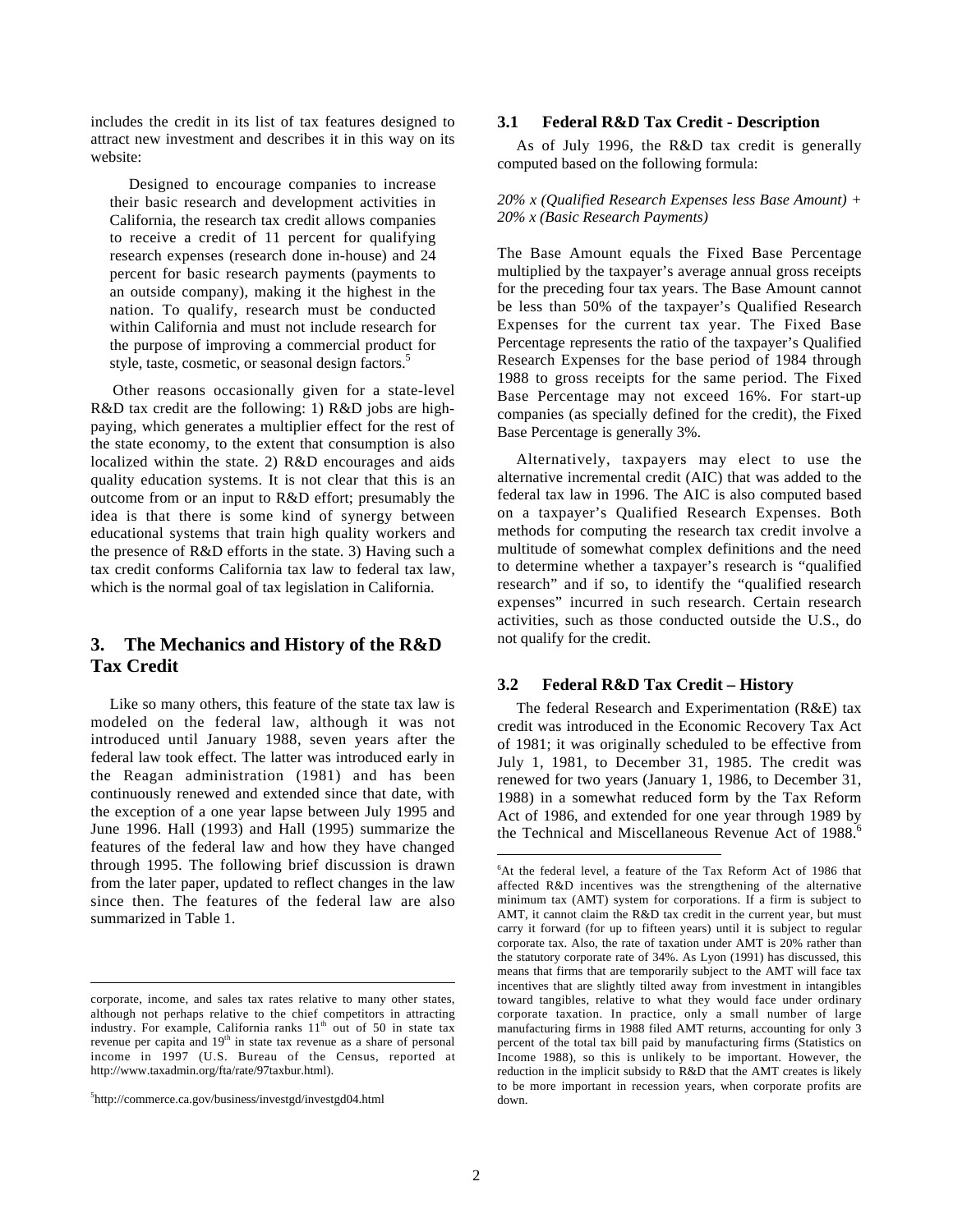The Omnibus Budget Reconciliation Act of 1989 effectively extended the credit through 1990, and The Omnibus Budget Reconciliation Act of 1990 did the same for 1991. The Tax Extension Act of 1991 extended the credit through June 30, 1992. The Omnibus Budget Reconciliation Act of 1993 extended the research tax credit for three years to June 30, 1995. Most of these pieces of legislation also made changes to the terms of the credit.

The credit was allowed to expire in June 1995, and was reinstated in July 1996 for one year. Since then it has been renewed each year for one year, and it is currently set to expire on June 30, 1999, having been renewed in the Omnibus Consolidated and Emergency Supplemental Appropriations of October 1998 (H.R. 4328; S. 2622; P. L. 105-227). It should be noted that the one point on which there is little controversy among analysts is that if the government wants to have an R&D tax credit, such a credit should be quasi-permanent in order to obtain the full benefit of the incentive. The rationale behind this argument is that many firms will respond differently to short and long term changes in the cost of R&D, owing to the costs of adjustment of R&D effort.<sup>7</sup> In spite of this, the Congress has repeatedly failed to renew for longer than one or two years, for reasons related to the balanced budget amendment and the way in which such tax credits are scored against the budget.<sup>8</sup>

In all cases (except for firms subject to the alternative incremental credit), the federal R&E tax credit is computed by taking qualified R&D expenditures that exceed a certain base level, multiplying by the statutory credit rate, and deducting this amount from corporate income taxes. There is a three-year carryback and fifteen-year carryforward in the case of no taxable income in the current year.

The most contentious feature of the original federal law (a feature that applied through 1989) was the definition of the base level of R&E spending for each firm. The intention of the legislature was to reduce the budgetary cost of the credit by making it available only for marginal R&D investment, above and beyond what the firms would spent anyway. Given the smoothness of R&D spending within firms, and the high costs of adjusting R&D budgets, this was a reasonable and sensible idea, but it foundered on the difficulty of determining a base level that was appropriate for an individual firm (given their heterogeneity) without leaving that level subject to the firm's manipulation. As one of us, as well as other researchers, have written extensively elsewhere (see Eisner, Albert, and Sullivan 1986 and Altshuler 1989 as well as Hall (1993)), the method adopted at first, which defined the base level to be a moving average of previous years' spending by the firm, had the effect of greatly reducing the incentive effect, to the extent that a statutory rate of credit equal to 25 percent became approximately 5 percent in practice. This occurred because firms deciding to increase their spending this year benefit from the credit this year, but increase their base level of spending in subsequent years, which reduces the benefit.

Responding to the vocal critiques by several economists and others, the 1989 legislation changed the definition of the base level of R&D spending to a fixed quantity defined as the average R&D intensity for the five years between 1984 and 1989 times the current year sales. In the case of startups, a special statutory R&D intensity is used, equal to 3 percent. Also in 1989, the effective credit rate was reduced from 20% to about 13.5% by a provision which required the recapture of the expense deduction for R&D expense allowed under section 174 of the Internal Revenue Code.

In 1996, the Small Business Jobs Protection Act added an alternative incremental credit (AIC) for R&D, which was designed to compensate firms with high R&D spending that were denied the credit due to rapidly growing sales; this profile is typical of a high technology startup. Firms with high fixed-base percentage in 1984-89 relative to current R&D spending intensity, such as aerospace firms, can also greatly benefit from this alternative credit. According to Price-Waterhouse estimates, three industries will account for 96% of the benefit of the AIC: chemicals (including pharmaceuticals), industrial machining (including computer manufacturers), and electrical and electronic machinery manufacturers.<sup>9</sup> The alternative credit has a lower base (the initial tier starts at 1.0 percent of the average revenue for the past four years, with higher rates available after 1.5 percent and 2.0 percent), and also a lower rate of credit:

<sup>-&</sup>lt;br>7 <sup>7</sup> See, e.g., Hall (1993) and Penner, Smith, and Skanderson (1994). Senator Bingaman (D., New Mexico) has also made this point forcefully on the Senate floor (U.S. Congressional Record of the 105<sup>th</sup> Congress, September 28, 1998).

<sup>&</sup>lt;sup>8</sup> A particularly cynical view holds that keeping the credit temporary can be used repeatedly as a carrot for business, and it encourages corporations to make financial contributions to and lobby their representatives every year in order to preserve this feature of the tax law (New York Times, October 28, 1998).

<sup>-&</sup>lt;br>9 <sup>9</sup> See Shanahan and Fox (1997).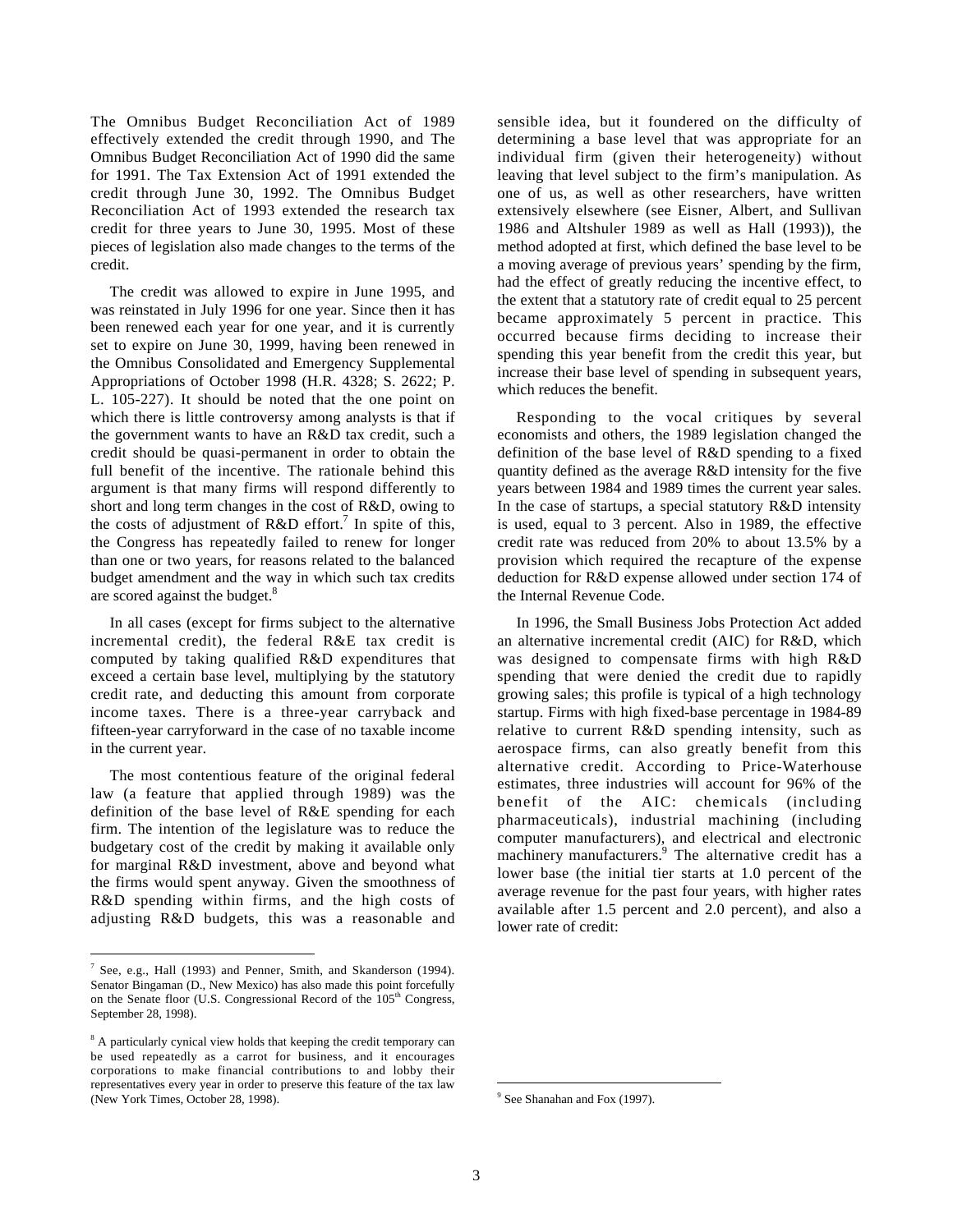| Ratio of Qualified R&D<br>expenditure $(QRE)$ to<br>four-year average sales | Federal<br>alternative<br>credit rate<br>$(1996 - 1999)$ | California<br>alternative<br>credit rate<br>(1998) |
|-----------------------------------------------------------------------------|----------------------------------------------------------|----------------------------------------------------|
| $1.0 - 1.5$ percent                                                         | 1.65 %                                                   | 1.32 %                                             |
| $1.5-2.0$ percent                                                           | 2.20 %                                                   | 1.76 %                                             |
| More than 2.0 percent                                                       | 2.75 %                                                   | 2.20 %                                             |

Firms could elect this credit for up to 24 months after July 1996 (the dates have been extended at each renewal of the law); election is only revocable with IRS consent. Appendix A shows a sample computation for a firm with rapidly growing revenue post-1988 and high R&D spending. $10$ 

#### **3.3 California R&D Tax Credit**

The tax credit rate in California is fairly high (relative to the corporate tax rate of 8.84 percent): 8 percent until 1997, and 11 percent after  $1997$ .<sup>11</sup> For comparison, the current federal credit rate is 20 percent, whereas the corporate tax rate is 35 percent.

The California law uses the federal definition of the base level but with the important feature that although the R&D intensity used to determine the "Base Amount" is the same number used in the federal calculation, the sales figure by which it is multiplied is the California share of total sales. This has the strange, but possibly intended, effect that a firm with sales throughout the United States but which does all of its R&D in California can have a rather low base level of R&D spending relative to its current level, year after year, even though it is not increasing its R&D. Thus it is not unusual to have the California credit amount be larger than the federal credit largely because of the way that R&D intensity is calculated (see Scenario 3, Cases C and D in Appendix B for an example). The effect of this provision is to give firms a strong incentive to locate their R&D laboratories in California, even if the rest of the firm is nationwide. It is likely that this is one of the goals of the legislation.

Since 1997, California has also offered an alternative incremental tax credit (the AIC) to firms that are unable to take the ordinary incremental R&D credit because they have not been increasing their R&D as quickly as their sales revenue. In 1997, the credit rates were the same as the federal, although the computation was done with California revenue and California R&D. In 1998, these rates were reduced to 80% of the federal rates (see the table above).

In both cases (regular and alternative), the entire credit amount is then multiplied by 91.16% (which is equal to

one minus the corporate tax rate), so that the deductible portion of the credit is recaptured.

Table 2 shows some sample computations of the tax price faced by R&D on the margin relative to nondeductible expenditure and the average credit rate. The first two columns show the share of revenue and R&D that is in California. The next two columns are the tax price and credit as a percent of R&D spending for the federal tax system only. The final two columns show the full tax price for firms facing both federal and state taxes and considering spending another dollar of R&D in California along with the ratio of the federal and state tax credits to the total R&D dollars spent in the state (the average state plus federal credit rate).

It is clear from the table that not only is the California credit potentially of the same importance as the federal in an average sense, but it continues to benefit even firms that are not increasing their R&D, due to the effects that arise from having R&D more concentrated in the state of California than sales. Thus, although superficially the same as the federal, in fact the state credit looks more like a lump sum transfer designed to induce firms to locate R&D in the state of California.

#### **3.4 State/Federal Interaction**

An extra complication that occurs at the state level is the interaction between federal and state tax. Briefly, state taxes are deductible against federal taxes, so that any benefit that accrues at the state level is smaller by the amount of the marginal federal tax rate faced by the firm. It seems appropriate to analyze the full state tax effect, taking into account the impact on federal taxes, since presumably the marginal decision from the perspective of the firm is which state to locate an activity in; conditional on being in the United States, they do not have a choice over paying federal tax.

Here are a set of sample computations of the full marginal tax cost of investing an additional dollar in R&D. We define the following tax parameters:

| Parameter | <i>Meaning</i>              | Typical |
|-----------|-----------------------------|---------|
|           |                             | value   |
| ľf        | federal marginal tax rate   | 34%     |
| t,        | state marginal tax rate     | 8.8%    |
| $c_f$     | federal marginal tax credit | 20%     |
| $C_{S}$   | state marginal tax credit   | 11%     |

Then, denoting by pR the total effective marginal tax price faced by a firm considering spending one dollar on R&D, we have the following computations for a representative firm:

♦ **For a firm subject to both federal and state taxation but ineligible for the tax credit**: this firm can deduct the cost of doing R&D against both state

<sup>&</sup>lt;sup>10</sup> These computations are drawn from notes by Annette Nellen.

<sup>&</sup>lt;sup>11</sup> As this report was being finalized, the California legislature changed the tax credit law by raising the credit rate to 12 percent from 11 percent.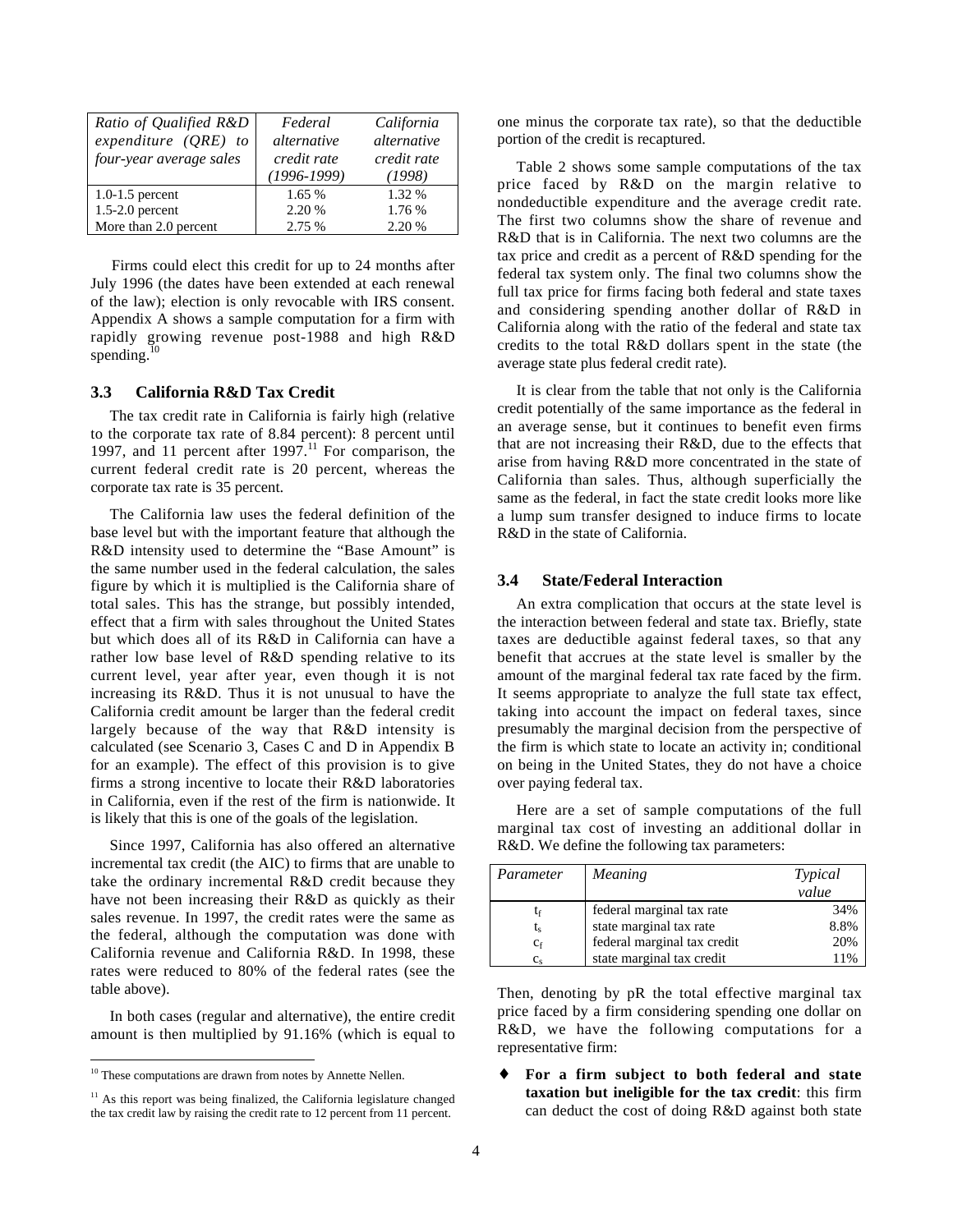and federal taxes. However, the deduction reduces their state taxes, which are deductible against federal income. So an amount equal to the state tax rate times the R&D deduction is added back in to federal income. The total tax price is therefore:

$$
p^R = 1 - t_f - t_s + t_s t_f = (1 - t_s) (1 - t_f) = .912 \times .66 = 0.602
$$

♦ **For a firm subject to taxation and eligible for the federal but not the California tax credit**: the same type of computation applies and the federal credit is added. However, the federal credit is reduced by the amount of deduction that is taken under section 174 of the Internal Revenue Code (the standard expensing provision).

 $p^R = 1 - t_f - t_s + t_s t_f - c_f (1 - t_f) = .602 - .20 (.66) = 0.470$ 

♦ **For a firm subject only to federal taxation and with only the federal credit allowed:** in this case, the state R&D expense deduction is not recaptured and there is no state credit computation. This the normal computation done for analysis at the federal level.

$$
p^R = 1 - t_f - c_f (1 - t_f) = (1 - t_f) (1 - c_f) = .66 \times .8 = 0.528
$$

♦ **For a firm subject to federal and state tax and eligible for both tax credits:** in this case, the state credit (net of its effect on the state section 174 tax deduction) is added onto the computation. The same amount reduces the deduction for state taxes against the federal tax, reducing, but not eliminating, the impact of the state R&D credit.

 $p^R = 1 - t_f - t_s + t_s t_f - c_f (1-t_f) - c_s (1-t_s) + t_f c_s (1-t_s) = .602 .132 - .100 + .034 = .404$ 

To isolate the effects of the tax credit, it may be more appropriate to compare these tax prices to the prices faced by the firm for R&D in the absence of the credits. Table 3 shows the ratio of the tax price with the credit to the tax price arising solely from the section 174 deductibility of R&D. This table assumes that the firm is permanently a tax payer or permanently tax-exhausted (that is, there is no allowance for carryback or carry forward of tax deductions).

From the table it is clear that the effective marginal rate of credit if we compare two firms in the same tax position is about 0.13 for the federal credit (0.60-0.47 or 0.66-0.53) and an additional 0.07 for the state credit  $(0.53-0.46$  or  $0.47-0.40)$ . If we isolate the credit effect by taking the ratio of the tax price to the after-tax price of output (that is, we compute the price of R&D relative to the after-tax revenue it will presumably generate), we can see the full statutory effect of the credit, plus or minus some rounding error due to recapture.

These computations point to two dominant effects on the margin: first, the credit rates themselves; second, the accounting requirement that the firm recapture the R&D portion of the Credit (i.e., the portion that is expensed against taxes). The interaction of the state corporate tax with the federal corporate tax is a negligible effect on the margin.

#### **3.5 Record-keeping and Audits**

We spoke informally with a Silicon Valley tax accountant (a CPA and owner of a tax accounting services firm in Palo Alto). It was clear that he was barely aware of this provision of the tax law, and had difficulty even tracking down the relevant reference in the tax accounting guides. We think this reflects the experience of small high technology firms in some cases. A small software firm with which we are familiar first heard of this provision of the law when it was surveyed by Professor Annette Nellen of San Jose State University to see whether they were using it.

We also spoke to the tax lawyers at a large publicly traded software firm in Silicon Valley. They were well aware of the provision and in fact, were the first ones to explain to us how to compute it, something that was difficult to figure out from the state tax forms and instructions. In particular, we found it unclear whether the California sales should be used in the calculation of the fixed-base.<sup>12</sup>

The records necessary to support the use of the research tax credit are of two types: the first is the usual accounting data that would be needed to determine the amount of revenue and qualified R&D in the firm, and its location (in or out of state). The second is the supporting documentation necessary to demonstrate that the expenditure is indeed on qualified R&D.

For the accounting data, if a firm is keeping records for federal tax purposes, it should be straightforward to adapt them to the California law, which parallels the federal. However, neither §174 nor §41 provide specific rules for record keeping that the IRS may want to access during an audit. Given this lack of mandated procedures and the fact that for smaller firms most R&D spending can be expensed anyway, so it is not normally accounted for

<sup>&</sup>lt;sup>12</sup> The instructions for Form FTB 3523 for year 1997 state: "[f]or purposes of determining the base amount, gross receipts are the receipts from the sale of property that is held primarily for sale to customers (…) in California." The instructions (for line 10) call for using aggregate gross receipts without specifying that in this case the federal receipts should be used.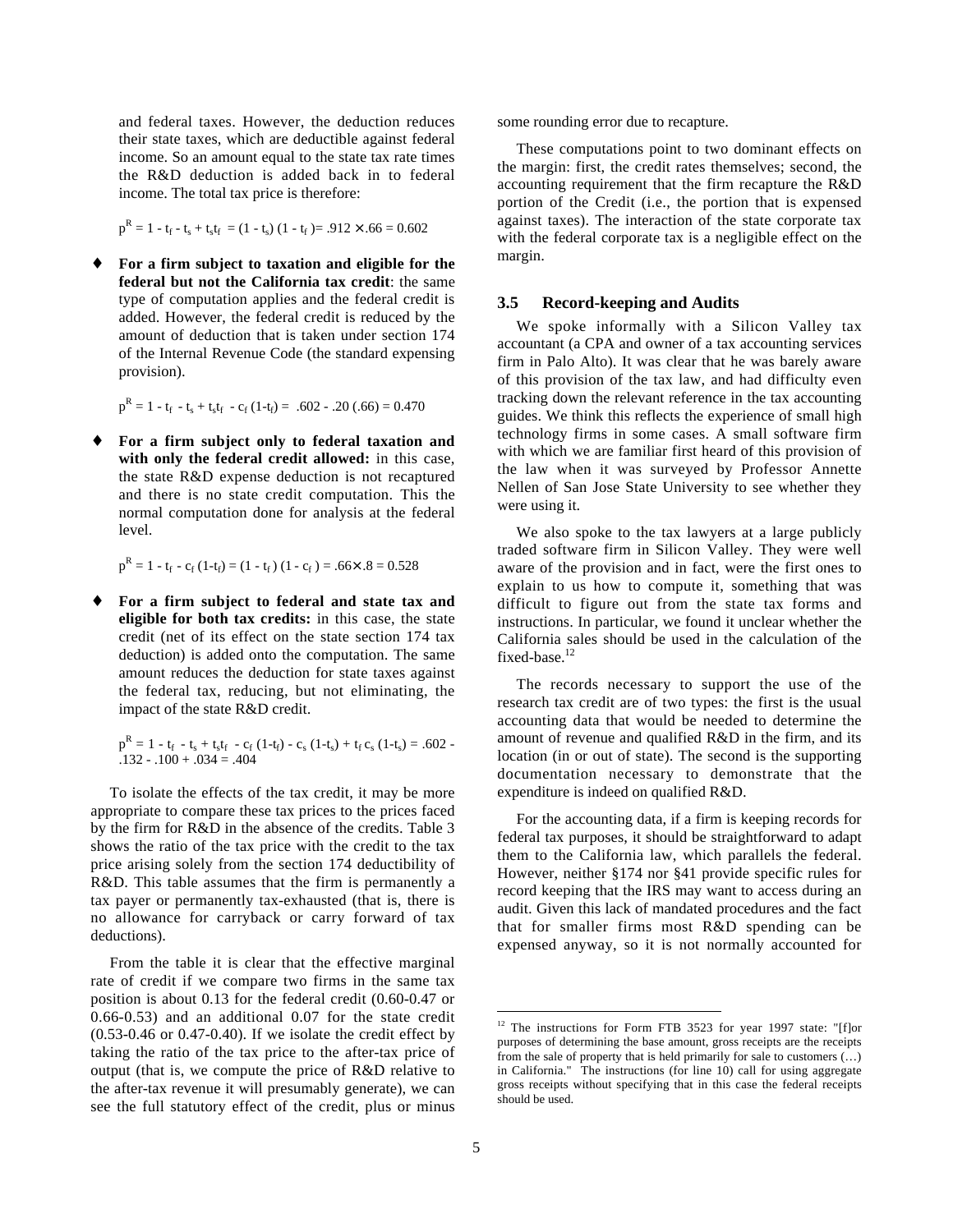separately,<sup>13</sup> record-keeping that separates out  $R&D$ spending from the ordinary cost of goods sold an extra burden for these firms.

For large or small firms, the central difference from the records required for federal returns is that both sales and R&D must be tracked within California. Unless the firm files tax returns in other jurisdictions, it may not track California revenue separately from other revenue. It is quite possible to have sales that are not in California for sales tax purposes and yet to receive all of a firm's revenues in California for corporate tax purposes. For example, a mail order firm entirely located within California but shipping to the rest of the country: they will receive all their revenue in California and pay corporate tax there, but much of their sales will be outside of California. Such a firm must identify sales delivered or shipped to California customers in the same way that they do for sales tax purposes. However the numbers will not be the same as those maintained for sales tax purposes because of sales made to firms holding sales tax exemption certificates.

The second type of data, data that justifies the expenditure as qualified research, is more difficult to gather. The IRS has been known to ask for job descriptions, employee performance review files, organizational charts, accounting manuals, copyright and patent applications, minutes of various meetings where R&D projects were discussed, and progress reports.<sup>14</sup> For some firms, much of this data may not exist in organized form and it would require diverting scientific and management personnel to generate it. Given ambiguities of the written record in these areas, such data also have the potential to fail to satisfy the requirements of the IRS for qualified research spending unless they are rather carefully maintained.

Does the cost of an audit outweigh the benefit of the tax incentive? Large firms are audited every year anyway, although the record-keeping requirements for this particular credit seem onerous. For small firms, audit costs are high (they generally take fairly high-level manager time), and this provision looks like one that would trigger an audit (especially in California, given its relatively generous nature). Because R&D expense is already fully deductible, it may not be worth the credit for a small firm to keep track of this expense separately and to keep the records that would survive an audit, given the risk of having to pay the cost of an audit.

## **4. R&D Tax Policy in Other States**

How does this compare to what other states have done? Most states now offer a package of business development tax incentives in order to induce businesses to locate within their state and credits for R&D spending are often a key component of these packages. The primary goal of state legislatures in this respect appears to be job creation, especially the creation of jobs requiring skills, and the encouragement of industries that are likely to grow in the future. Both of these goals are served by encouraging R&D-intensive firms to locate within a state.

The Texas legislature conducted a study of these special business development tax incentives in 1998 and produced the following summary table:

| Tax incentive provision       | Number of states |
|-------------------------------|------------------|
| Investment tax credit         | 33               |
| Job creation credit           | 33               |
| <b>Education</b> credit       |                  |
| R&D credit                    | 23               |
| Enterprise zone programs      | 33               |
| Sales tax machinery exemption | 48               |
| Sales tax R&D exemption       | 33               |
| ITC and R&D tax credit        |                  |

*Source: Texas House of Representatives Select Committee on Revenue and Public Education Funding.*

#### **Frequency of Special Business Development Tax Incentives**

Clearly at least three of these instruments are specifically targeted to R&D, and in many cases both the job creation and the enterprise zone provisions also have an R&D component. According to the State Science and Technology Institute, 35 states offered some type of incentive for research and development activity in 1996. Many of these programs (approximately 15, including Massachusetts and New York) are modeled after the federal R&D tax credit, as is the case in California. However, other types of incentive programs are in place and often one state offers more than one program. A number of these programs is targeted towards job creation within the state, and some are targeted toward specific industries that are perceived to be important for future growth.

 <sup>13</sup> R&D expense is R&D labor, R&D materials, and R&D capital equipment. The first two are expensable anyway (except for capital costs associated with stock options, future compensation, etc., which may be a feature of employment contracts in high technology firms). The latter category can often be expenses for very small firms too, because of the provision that the first \$18,500 of capital investment can be expensed.

<sup>&</sup>lt;sup>14</sup> Annette Nellen, course notes, 1998. Some of this information is drawn from a presentation by David W. Bernard, IRS, "IRS Specialist's Paper on Audit Plan for Research Tax Credit," *Tax Notes Today*, 95 TNT 225- 40 (Nov. 17, 1995).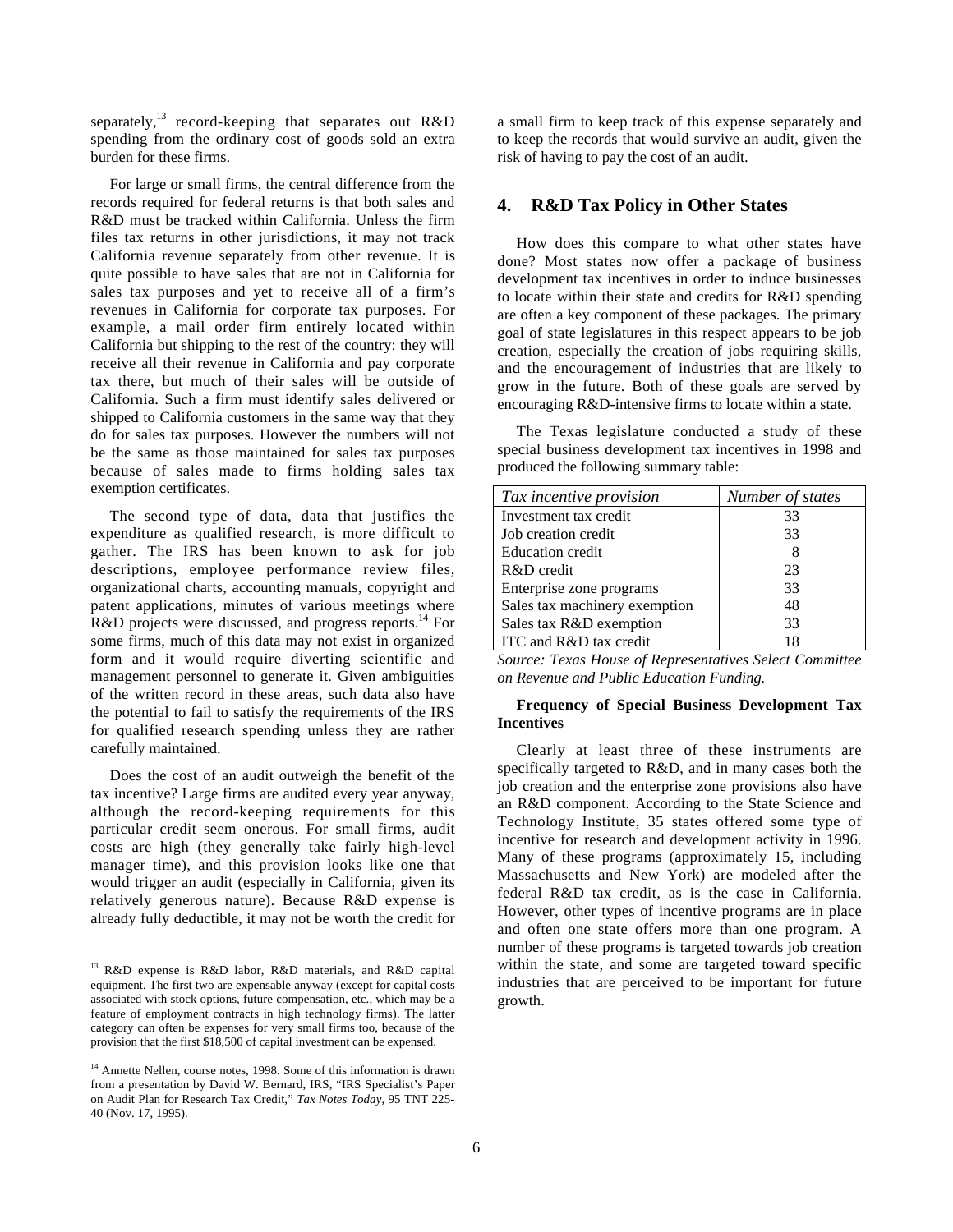Here is a short list, drawn mainly from a study conducted by the State Science and Technology Institute (SSTI), to give some idea of the variety:

- ♦ New Jersey offers R&D tax credits up to 10% (but not exceeding 50% of the tax liability). In addition, the laws authorize the New Jersey Economic Development Authority to establish the Corporation Business Tax Benefit Certificate Transfer Program (CBTBCT), which would allow new or expanding emerging technology and biotechnology companies in New Jersey with unused amounts of R&D tax credits or unused loss carryovers to transfer those tax benefits to another corporation business taxpayer in NJ in exchange for private financial assistance.<sup>1</sup>
- ♦ Vermont offers an income tax credit of \$1,500 per job for new jobs in R&D created between 1/1/92 and 7/1/96.
- ♦ South Carolina has a ceiling of \$300 on the sales and use tax applied to R&D machinery.
- in Arkansas, businesses engaged in qualified  $R&D$ performed within the state are eligible for an income tax credit equal to 33% of qualified research expenditures (the credit is limited to 50% of the total net tax due).
- in Florida, research and development labor is not subject to tax; it is not clear from the source what this means, since in general R&D labor costs are deductible against taxable revenue in all states.
- ♦ companies in Delaware's targeted industries that invest at least \$200,000 in new or expanded facilities and hire at least 5 new employees qualify for an income tax credit of \$250 for each new qualified employee and \$250 for each \$100,000 (credits may not exceed 50% of the tax liability, but the credit can be carried forward).
- ♦ in Kentucky, state income tax credits of up to 50% startup costs and up to 50% of annual rentals for 10 years for new and expanding service or technology business that employs 25 or more Kentuckians and provide more than 75% of their services to out-ofstate customers.

Table 4 gives a very approximate impression of the tax cost of these provisions for selected states including California. The numbers in this table are drawn from a table provided by SSTI that provides estimates of the foregone tax revenue due to the credit (or other) provisions in 1996, augmented by some data on total tax revenues in the same year from the U.S. Bureau of the Census.16 The foregone tax revenue for California is

 $\overline{a}$ 

approximately 2 percent of corporate tax revenue in that year; only Ohio, Virginia, and Wisconsin are higher, although the table is notable for the absence of the important R&D-performing states (New York, Texas, Michigan, and Massachusetts). Only New Jersey, which ranks fifth among the states (California is first) is included. The conclusion is that California is relatively high up in the league tables in the generosity of its credit provisions.

Consideration of the incentives offered by other states raises a slightly worrisome issue. If all states were to follow policies similar to that pursued by the state of California, then we end up with a zero-sum game in which the allocation of R&D-intensive firms across states is unchanged, but each state has effectively subsidized the firms within its borders. Presumably all firms would be doing more R&D because of the subsidy, but the relocation argument for state incentives would disappear in equilibrium. This fact will inevitably weaken the effectiveness of industrial policy at the state level.

### **5. Future Policy Issues**

In this section we discuss a couple of issues that come up when considering possible changes to the current law on R&D tax credits: the potential for change in the federal credit and the introduction of sales tax exemption provisions for R&D equipment.

#### **5.1 Likely Changes in the Federal Law**

In the past, the state of California has typically followed the lead taken by the federal government in tax legislation. Thus it is reasonable to ask about the likely changes to federal legislation in the future. As was discussed earlier, there is something of a consensus among policy makers in and out of government that the features of the tax code targeted toward R&D spending should be made (quasi-) permanent, but there has been and continues to be a lack of congressional will for implementation. In this respect, the law in California is ahead of the federal law, since the California credit is permanent.

In the 106th Congress, no fewer than 6 bills were introduced that proposed to make the R&D tax credit permanent. These bills are summarized in the table on top of the next page:

 $\overline{a}$ 

<sup>&</sup>lt;sup>15</sup> Information about the CBTBCT program can be found at http://www.gibbonslaw.com/noframe/40680.htm

<sup>&</sup>lt;sup>16</sup> Note the discrepancy between the figure given for California in 1996 in Table 4 (\$120 million) and that given in Table 5 by the Franchise Tax Board (\$278 million). It is not clear which number is correct.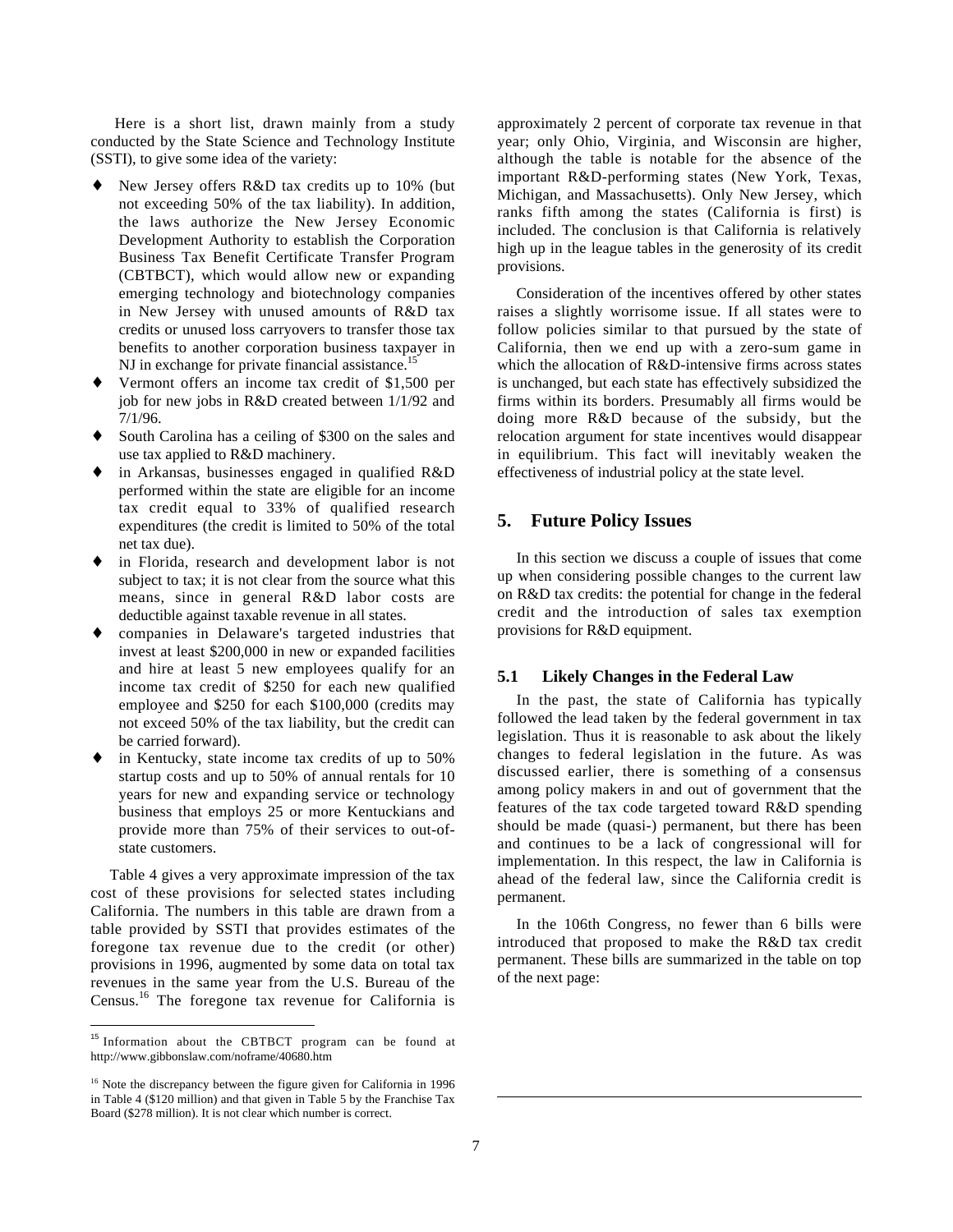| Bill      | Sponsor                             | Date    | <i>Status</i>                        |
|-----------|-------------------------------------|---------|--------------------------------------|
| S. 195    | Barbara Boxer (D, Calif.)           | 1/12/99 | Referred to Committee on Finance     |
| H.R. 760  | James Sensenbrenner, Jr. (R, Wisc.) | 2/12/99 | Referred to Ways and Means Committee |
| H.R. 835  | Nancy L. Johnson (R, Conn.)         | 2/24/99 | Referred to Ways and Means Committee |
| S. 680    | Orin Hatch (R, Utah)                | 3/23/99 | Referred to Committee on Finance     |
| H.R. 1682 | Heather Wilson (R, New Mexico)      | 5/4/99  | Referred to Ways and Means Committee |
| S. 951    | Peter Domenici (R, New Mexico)      | 5/4/99  | Referred to Committee on Finance     |

Thus all of these bills currently languish in committee in the U.S. Congress. However, analysts expect that the credit will at least be extended this year and that any extension will be retroactive to June 30, 1999, when the current legislation expired.

#### **5.2 Sales R&D Exemption versus R&D Credits**

An alternative tax instrument designed to encourage R&D spending within a state is the widely used sales tax exemption for purchases of inputs to R&D. For example, the state of Washington exempts machinery and equipment that is used directly in manufacturing or in an R&D "for hire" operation from sales tax. They also exempt materials that are incorporated into the development of new aircraft parts, equipment, and modifications; this latter provision would seem to reflect the industrial composition of the state (Washington State Department of Revenue website, 1999).

Exempting machinery and equipment used in R&D seems to conform to a view of the sales tax that it is only used to tax end consumption, and not intermediate goods. Comparing a provision like this to the R&D tax credit is difficult for the following reasons:

- Machinery and equipment is a variable fraction of R&D spending, probably substantially less than half the total budget. Therefore the sales tax exemption would cover *fewer* expenditures than the R&D credit. Note also that these are precisely the expenditures not currently qualified for the credit.
- ♦ This provision would make equipment relatively cheaper and personnel relatively more expensive. It is not clear why that is a good idea.
- ♦ The R&D tax credit is a credit on incremental R&D spending; the sales tax exemption would only be on new capital and possibly on repairs and maintenance to existing capital. To the extent that new capital is replacement capital, the sales tax exemption would cover *more* expenditures than the R&D credit, unless R&D capital is written off very quickly for tax purposes (as it often is).
- Firms must make a profit to benefit from the R&D credit immediately (otherwise, they can carry the credit forward for up to 15 years until they do have profits). In contrast, the benefits from the R&D sales

tax exemption accrue immediately and are not dependent on the firm's profitability.

Given a sales tax rate of approximately 8.25 percent and an R&D credit rate of 8 or 11 percent (i.e., roughly the same), the differences between the two tax instruments center on two factors: 1) the basis to which the rate applies, and 2) the timing of when the benefit is received. In the case of the sales tax exemption, the basis is capital equipment and repairs to that equipment, whereas for the credit, the basis is incremental R&D, whether it is labor or capital. Thus the sales tax exemption may be more generous for some firms (those with lots of equipment that depreciates quickly) and less for others (those whose R&D is mostly skilled R&D workers, or whose equipment is fairly long lived). An exact comparison depends also on the precise provision of the law (e.g., the treatment of repairs and maintenance, the definition of R&D, whether contract R&D expense is included, etc.).

The difference in timing may be important to a firm just starting up, since they receive the benefit of the sales tax exemption at the time that they purchase capital equipment. With the R&D tax credit, even if it is available for that equipment purchase, the firms will receive the benefit only as fast as they are able to depreciate the equipment expenditure. In addition, the benefit of the credit may be delayed or never realized if the firm does not have taxable earnings for several years.

However, given that there is no particular reason why it is appropriate to subsidize one form of R&D spending (labor and materials) over another form (capital), or vice versa, it does seem that addressing the startup problem with another policy might be preferred. Alternatively, if the sales tax exemption is provided, perhaps the basis for the R&D tax credit should exclude capital expenditure.

## **6. Performance of the R&D Tax Credit: Success or Failure?**

There are at least two analytic approaches to evaluating the effectiveness of any tax policy designed to correct the insufficient supply of a good like industrial R&D and innovation that has some externality characteristics. The first asks whether the level of the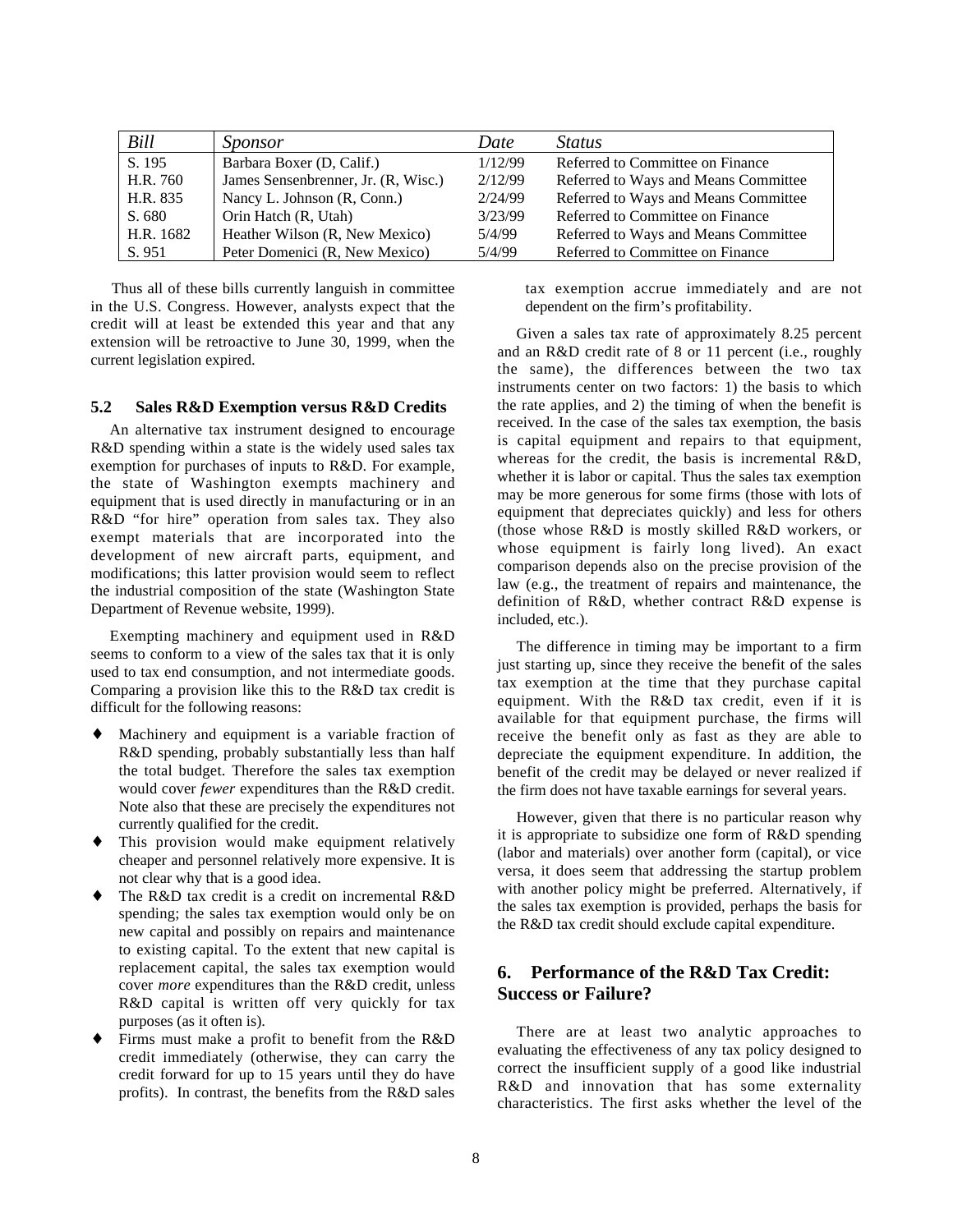good supplied after the implementation of the policy is such that the social return is equal to the social cost. In this situation, that would involve comparing the marginal return to industrial R&D dollars at the level of the state of California to the opportunity cost of using the extra tax dollars in another way, for example, in deficit reduction. This is a very tall order, and policy evaluation of this tax credit (or any other) usually falls back on the second method, which is to compare the amount of incremental industrial R&D to the loss in tax revenue. The implicit assumption in this method is that the size of the subsidy has been determined and that the only question to be answered is whether it is best administered as a tax credit or a direct subsidy.

Obviously, this kind of benefit-cost ratio is only very loosely connected with the magnitude of the gap between the social and private returns to R&D, if at all. It might be that the social return from additional industrial research is very high. If it is very, very high one may be willing to give up more tax dollars than the actual research induced by the tax subsidy. On the contrary, if the social return is only slightly higher than the private return, lowering the cost of research might cause the firm to do too much. In this case, even though the tax credit induces more industrial R&D than the lost tax revenue, it would not be good policy to have such a credit, because one could have spent that tax revenue on some other activity which had a higher social return. Fortunately, the available evidence on the social return to R&D suggests that the first case is more likely than the second.<sup>17</sup>

In the case of analyzing a state-level response to tax incentives, even the second method founders on lack of data. The most reliable and justifiable estimates of an impact of the federal R&E tax credit come from an approach that focuses on the cross-sectional response of individual firms to a change in the price of the R&D that they face. That is, we use the fact that the tax position of different firms means that they face a different tax price for R&D on the margin (due to the presence or absence of loss carryforwards in different years, requirements to use AMT, Alternative Minimum Tax, and so forth) to measure their response to this tax price. Performing this type of analysis requires data on the R&D spending and tax histories of the firms, and such data is simply unobtainable at the state level unless one has access to the individual tax records of firms, something that is normally prevented for confidentiality reasons.

Given the variability of incentives across states both in magnitude and design, one possible mode of analysis would be a comparative study that examined R&D

spending at the individual state level as a function of changes in the relevant tax legislation. Such a study could be of considerable interest (and would be similar in spirit to studies of the effects of infrastructure generally on economic growth), but would be time-consuming due to the necessity of collecting the relevant data, which does not come conveniently in one dataset. In particular, collecting the individual tax legislation histories for 50 (or even 35) states is a daunting task. Policy-makers may wish to consider such a project.

### **6.1 Some Facts about the Magnitude of R&D Credit Take-up**

Table 5 gives some statistics on the total credit claimed in California since the law was introduced in 1988, together with some figures for the total income tax collections by the state between 1992 and 1997. Obviously the R&D tax credit represents only a negligible reduction in personal income tax collections (about 0.05 percent in most years), but the tax revenue foregone is a significant reduction in corporate tax collections, nearly 5 percent in 1996, the latest year for which we have figures.

It is also noteworthy in this table how much the amount claimed as grown since its inception in 1988, even though the rules have not changed very much. To a certain extent, this reflects the process of learning about the credit (note that the number of returns doubles over the period), but it also reflects substantial increases in R&D, especially in the latter half of the period, where the number of filers does not grow that much but the amount of credit claimed does.

#### **6.2 Evidence from State Agencies**

We were asked to quantify and analyze the state claims to success. The Governor's Office, the Trade and Commerce Agency, the Franchise Tax Board and the Regional Technical Alliances were contacted by CCST staff to see what the state had to say about these programs. Only Cliff Numark, (JD Cal, LARTA Program Director for California Technology Investment Partnership (CalTIP) program, which provides seed money to early stage technology companies, http://www.LARTA.org/) responded. His comments were "what tax incentives?" In his experience, the founder's home location is a more important factor in determining if a high-tech company will set up shop or expand in California than any tax incentive.

Clearly this provision of the tax law has not been studied and evaluated by the state legislature, although there appear to be plans to do so in the future. One of the provisions of the proposed 1999 bill that changed the provisions of the California R&D tax credit is that the Legislative Research Bureau report on its economic

 $17$ See, for example, Griliches (1992), Mansfield (1965), and Bernstein and Nadiri (1988, 1989).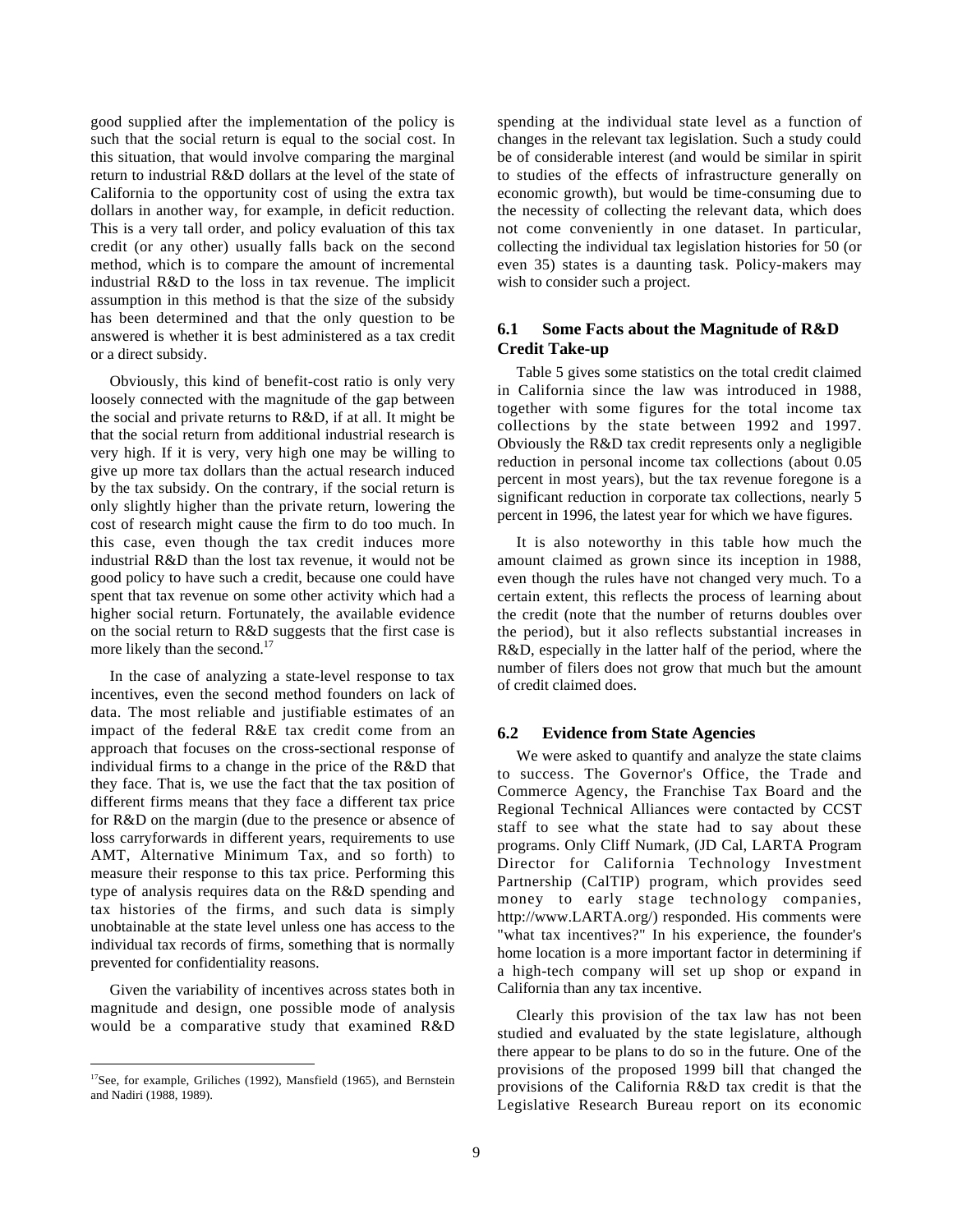impact by January 1,  $2000$ .<sup>18</sup> However, there is no mention of this requirement in the final legislation that became law on July 7, 1999.

California's R&E tax credit appears to have been initially motivated by desire to conform to the federal statutes: bills instituting the credit, SB 572 and AB 53, are part of the 1987 Federal Tax Conformity. Current references to the credit stress the potential to create high paying manufacturing jobs. For example, when the rate went up from 8% to 11% in 1996, Jim Cunneen (R-San Jose) commented:

"the governor's action in signing the legislation I authored sends a powerful message that not only do we care about job creation in California, but that we care about creating manufacturing jobs. It is proven that R&D expenditures by any given company expands employment in related small businesses that act as suppliers of those organizations. That multiplier effect is very powerful"<sup>19</sup>

Job creation has also been emphasized by Kirk West, California Chamber President:

"The bipartisan effort that went into this package of tax incentives will benefit all Californians. We will see an almost immediate increase in jobs because of these tax incentives"<sup>20</sup>

On signing SB 705 into law along with a number of other tax measures on July 7, 1999, Governor Gray Davis had the following to say:

"These tax relief measures will ensure sound, targeted tax relief for California's business, families and investors. These measures will also invigorate the economy and ensure Californians keep more of what they earn."

Although these are laudable goals, they probably should be supported by some analytic evidence.

## **7. Conclusions and Policy Recommendations**

It would be premature to make very specific policy recommendations at this point. There is no doubt that this tax credit is potentially quite a benefit for certain firms, especially those with a large R&D presence in the state relative to their revenues. If one believes strongly in the

benefits of localized R&D spillovers and externalities of all kinds, then inducing firms to concentrate their R&D in the state of California may be a good thing for the state's economy. One may well ask, however, why other states don't simply reply with tax credits of their own (see Table 4), and whether in the long run, this type of tax policy competition isn't a zero sum game.

Thus a central question emerging from this kind of analysis is whether policies to encourage R&D activity at the firm level may operate best at the national rather than at the state level. And, if that is true, is it still to an individual state's advantage to try to influence the location decision of technology firms, even though or because other states are engaged in the same activity? Or is it the case that tax incentives like this have little influence on the decision, as some seem to be suggesting?

In addition to the overall conclusion, we have found that the incremental design of the credit has meant that the benefits are highly variable across different types of R&D-intensive firms in rather artificial ways. The rules seem excessively complex and hard to follow and plan for, although this may be unavoidable given the desire to target incremental R&D and minimize the tax revenue losses associated with the credit while keeping a large incentive effect.

One obvious recommendation is that the study of the effectiveness of the credit suggested by the legislature in A.B. 68 be carried out some time in the future, possibly using a comparative approach as suggested in the text. Such a study may wish to also look more closely at the claims of high technology job formation arising from such a policy.

#### **8. References**

Altshuler, Rosanne. 1989. "A Dynamic Analysis of the Research and Experimentation Credit." *National Tax Journal* XLI (1989): 453-66.

Arrow, Kenneth J. 1962. "Economic Welfare and the Allocation of Resources for Invention," *in The Rate and Direction of Inventive Activity*, Nelson, Richard R. (ed.), Princeton University Press, pp.609-625.

Battelle Research Institute and State Science and Technology Institute. 1998. "Survey of State Research and Development Expenditures: Fiscal Year 1995."

Bernstein, Jeffrey I., and M. Ishaq Nadiri. 1989. "Rates of Return on Physical and R&D Capital and Structure of the Production Process: Cross Section and Time Series Evidence." In *Advances in Econometrics and Modeling*, edited by B. Raj, 170-87. Amsterdam: Kluwer Academic Publishers, 1989.

 $18$ See AB 68 (Assembly Bill) and SB 705 (Senate Bill) – Status on http://www.leginfo.ca.gov/pub/bill.

<sup>&</sup>lt;sup>19</sup>http://republican.assembly.ca.gov/members/24/PressRelease1125.html

<sup>&</sup>lt;sup>20</sup>http://www.calchamber.com/news/kwsb38.html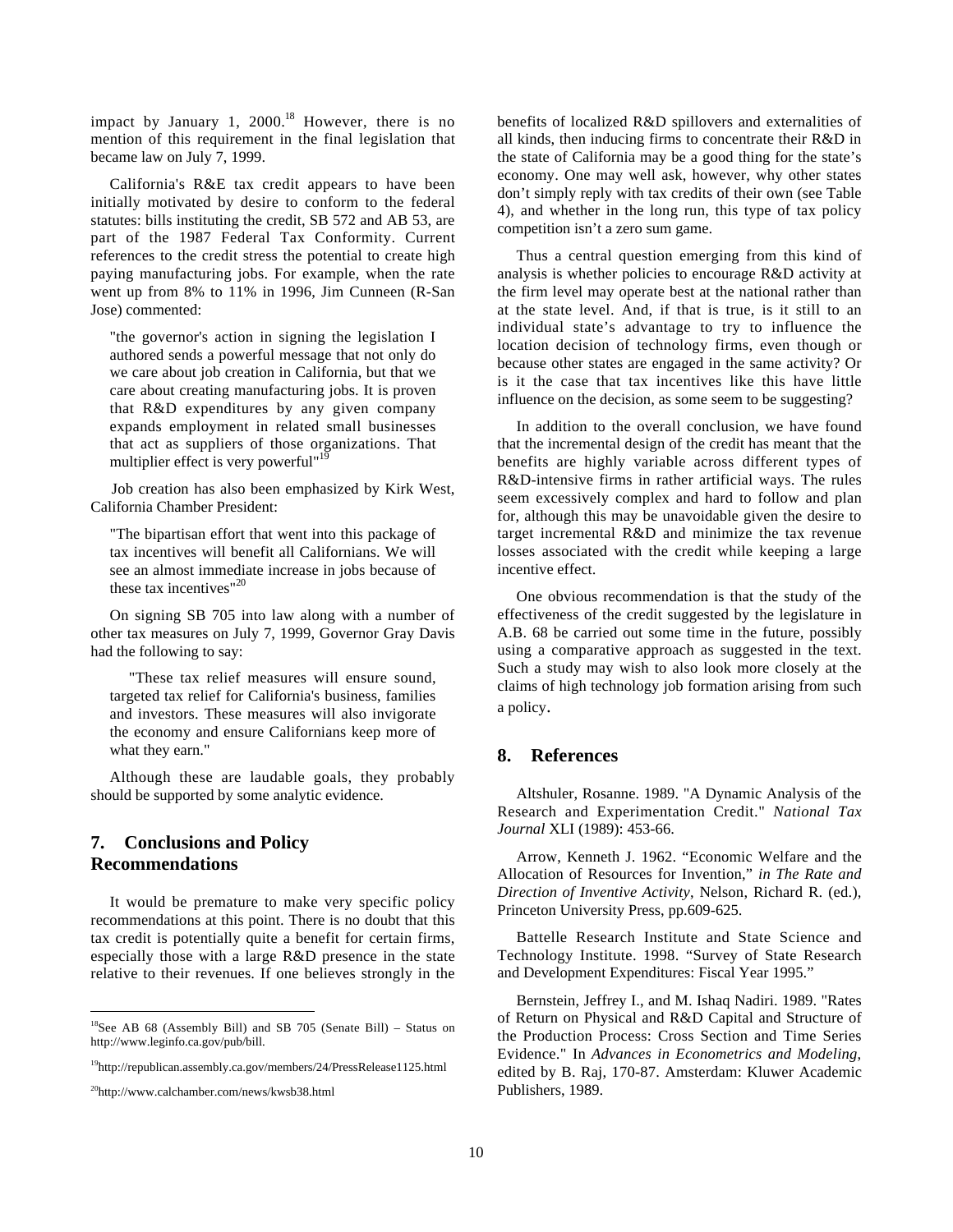Bernstein, Jeffrey I., and M. Ishaq Nadiri. 1988. "Interindustry R&D Spillovers, Rates of Return, and Production in High-Tech Industries." *American Economic Review* 78 (1988): 429-34.

Bloom, Nicholas, Lucy Chennells, Rachel Griffith, and John Van Reenen. 1998. "How Has Tax Affected the Changing Cost of R&D? Evidence from Eight Countries." London: Institute for Fiscal Studies (March).

Bloom, Nicholas, Rachel Griffith, and John Van Reenen. 1999. "Do R&D Tax Credits Work? Evidence from an International Panel of Countries 1979-94." London: Institute for Fiscal Studies (March).

Eisner, Robert, Steven H. Albert, and Martin A. Sullivan. 1986. "The New Incremental Tax Credit for R&D: Incentive or Disincentive." *National Tax Journal* XXXVII (1986): 171-83.

Griliches, Z. 1995. "R&D and Productivity: Econometric Results and Measurement Issues", in *Handbook of the Economics of Innovation and Technical Change*, P. Stoneman (ed.). Basil Blackwell: Oxford.

Griliches, Z. 1992. "The Search for R&D Spillovers," *Scandinavian Journal of Economics* 94(3, Supplement): 529-547.

Hall, B. H. 1996. "The Private and Social Returns to Research and Development: What Have We Learned?," in Smith, Bruce L. R., and Claude E. Barfield (eds.), *Technology, R&D, and the Economy*, Washington, DC: The Brookings Institution and the American Enterprise Institute.

Hall, B. H. 1995 "Effectiveness of Research and Experimentation Tax Credits: Critical Literature Review and Research Design," Report written for the Office of Technology Assessment, U.S. Congress, Washington, DC (June).

Hall, B. H. 1993. "R&D Tax Policy During the Eighties: Success or Failure?" *Tax Policy and the Economy* 7: 1-36.

Hall, B. H. 1992. "R&D Investment at the Firm Level: Does the Source of Financing Matter?" Cambridge, Mass.: NBER Working Paper No. 4095 (June).

Hall, B.H. and F. Hayashi 1989. "Research and Development as an Investment," Cambridge, Mass.: NBER Working Paper No. 2973.

Hall, B. H., and J. van Reenen, "How Effective are Fiscal Incentives for R&D? A New Review of the Evidence," Invited paper for a special issue of *Research Policy,* January 2000.

Himmelberg, C. P. and B. C. Petersen 1994. "R&D and Internal Finance: A Panel Study of Small Firms in High-Tech Industries, *Review of Economics and Statistics,* 76: 38-51.

http://www.wa.gov/dor/pub/notic/mgrepair.html

http://www.taxadmin.org/fta/rate/97taxbur.html

http://www.leginfo.ca.gov/pub/

http://commerce.ca.gov/business/investgd/investgd04. html

Jaffe, A. 1986. "Technological Opportunity and Spillover of R&D: Evidence from Firms' Patents, Profits, and Market Value", *American Economic Review* 76: 984- 1001.

Jaffe, A. B., M. Trajtenberg, and R. Henderson 1993. "Geographic Localization of Knowledge Spillovers as Evidenced by Patent Citations," *Quarterly Journal of Economics* 108: 577-98.

Mairesse, J. and M. Sassenou 1991. "Research and Development and Productivity: a Survey of Econometric Studies at the Firm Level", *Science-Technology Industry Review*, Paris, OECD, 8: 9-43].

Mansfield, Edwin. 1965. "Rates of Return from Industrial Research and Development." *American Economic Review* 55 (1965): 310-22.

Mohnen, P. 1996. "R&D Externalities and Productivity Growth", *Science-Technology Industry Review*, Paris, OECD, 13: 39-66.

National Science Foundation. 1999. *National Patterns of R&D Resources: 1998*, Arlington, VA: NSF 99-335, by Steven Payson.

Nelson, Richard R. 1959. "The Simple Economics of Basic Research," *Journal of Political Economy* 67: 297- 306.

Penner, Rudolph G., Linden C. Smith, and David M. Skanderson. 1994. "Extending the R&D Tax Credit: The Importance of Permanence." Washington, DC: KPMG Peat Marwick LLP (November).

Shanahan, James R. Jr., and Kendall B. Fox. 1997. "Changes to the Research Tax Credit." Price-Waterhouse High Tech Industry Report (September/October).

State Science and Technology Institute. 1997. "State Research and Development Tax Incentives," Columbus, Ohio (May).

Texas Legislature, Select Committee Issues (1999). "Interim Report on Tax System."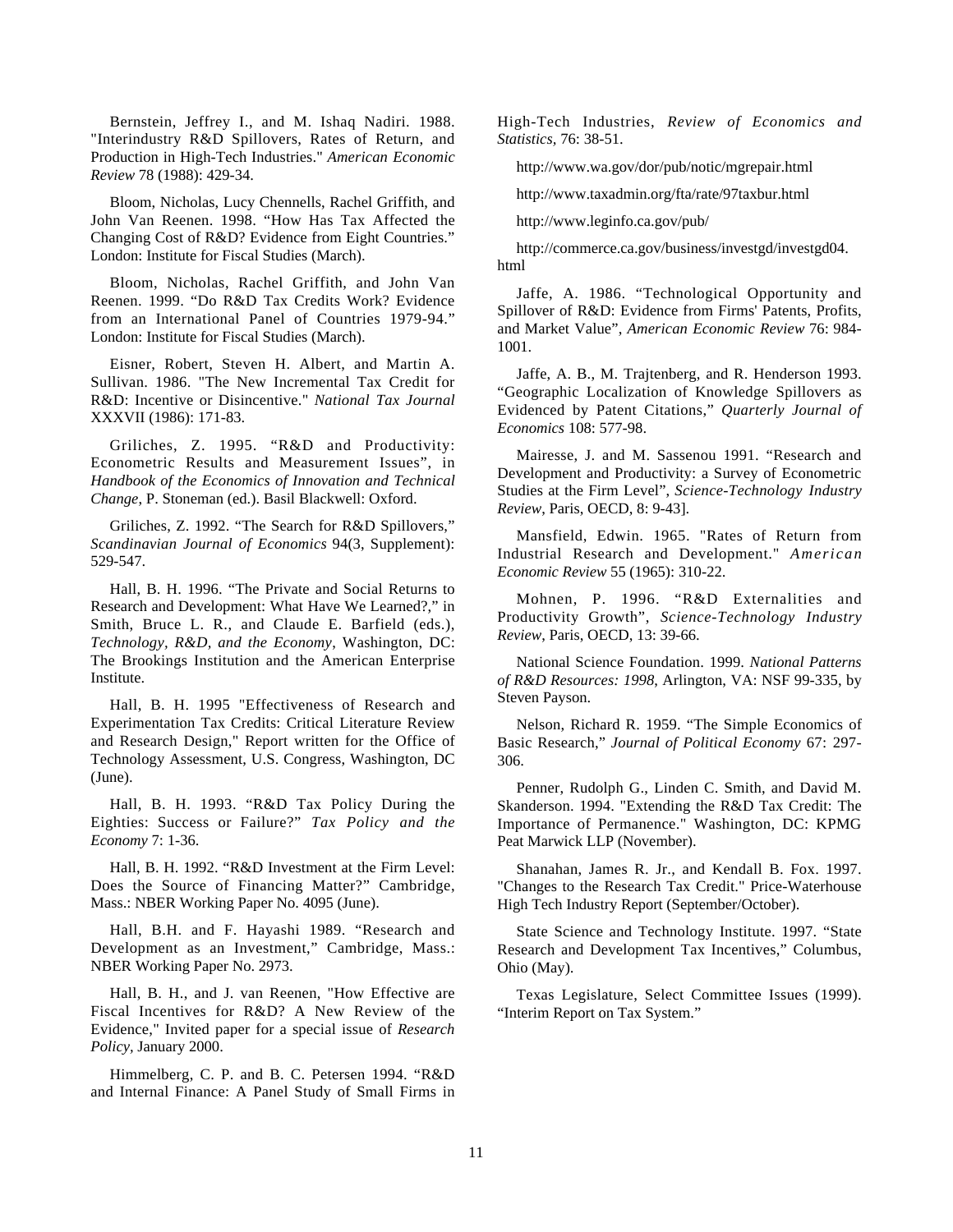| <b>Period</b>             | <b>Credit</b> | Corporate                      | <b>Qualified Expenditures</b><br><b>Definition of Base</b>                                                    |                                                                                                | <b>Sect. 174</b>  | Foreign                                                        |
|---------------------------|---------------|--------------------------------|---------------------------------------------------------------------------------------------------------------|------------------------------------------------------------------------------------------------|-------------------|----------------------------------------------------------------|
|                           | Rate          | <b>Tax Rate</b>                |                                                                                                               |                                                                                                | <b>Deduction?</b> | <b>Allocation</b><br><b>Rules</b>                              |
| July 1981 to<br>Dec 1985  | 25%           | 46%<br>$(48\% \text{ in } 81)$ | Max of previous 3-yr<br>average or 50% of<br>current yr.                                                      | Excluded: Res. Done<br>outside U.S.; Humanities<br>and Soc. Sci.; Research<br>funded by others | None              | 100% deduction<br>against domestic<br>income                   |
| July 1986 to<br>Dec 1986  | 20%           | 34%                            | Same                                                                                                          | Narrowed def. To "tech-<br>nological" research.<br>Excluded leasing.                           | None              | Same                                                           |
| Jan 1987 to<br>Dec 1987   | 20%           | 34%                            | Same                                                                                                          | Same                                                                                           | None              | 50% deduction<br>against domestic<br>income: 50%<br>allocation |
| Jan 1988 to<br>Apr 1988   | 20%           | 34%                            | Same                                                                                                          | Same                                                                                           | None              | 64% deduction<br>against domestic<br>income; 36%<br>allocation |
| May 1988 to<br>Dec 1988   | 20%           | 34%                            | Same                                                                                                          | Same                                                                                           | None              | 30% deduction<br>against domestic<br>income; 70%<br>allocation |
| Jan 1989 to<br>Dec 1989   | 20%           | 34%                            | Same                                                                                                          | Same                                                                                           | -50% credit       | 64% deduction<br>against domestic<br>income; 36%<br>allocation |
| Jan 1990 to<br>Dec 1991   | 20%           | 24%                            | 1984-88 R&D to<br>sales ratio times<br>current sales (max<br>ratio of .16); .03 for<br>startups.              | Same                                                                                           | -100% credit      | Same                                                           |
| Jan 1992 to<br>Dec 1993   | 20%           | 34%                            | Same; startup rules<br>modified                                                                               | Same                                                                                           | $-100\%$ credit   | Same                                                           |
| Jan 1994 to<br>June 1995  | 20%           | 35%                            | Same                                                                                                          | Same                                                                                           | $-100\%$ credit   | 50% deduction<br>against domestic<br>income; 50%<br>alloc.     |
| July 1995 to<br>June 1996 | 0%            | 35%                            | None                                                                                                          | NA                                                                                             | NA                | Same                                                           |
| July 1996 to<br>June 1999 | 20%           | 35%                            | 1984-88 R&D to<br>sales ratio times<br>current sales (max<br>ratio of .16) (or AIC<br>for $24 \text{ mos.}$ ) | Same definition                                                                                | -100% credit      | Same                                                           |

**Table 1. History of R&D Tax Treatment in the United States 1981-1999**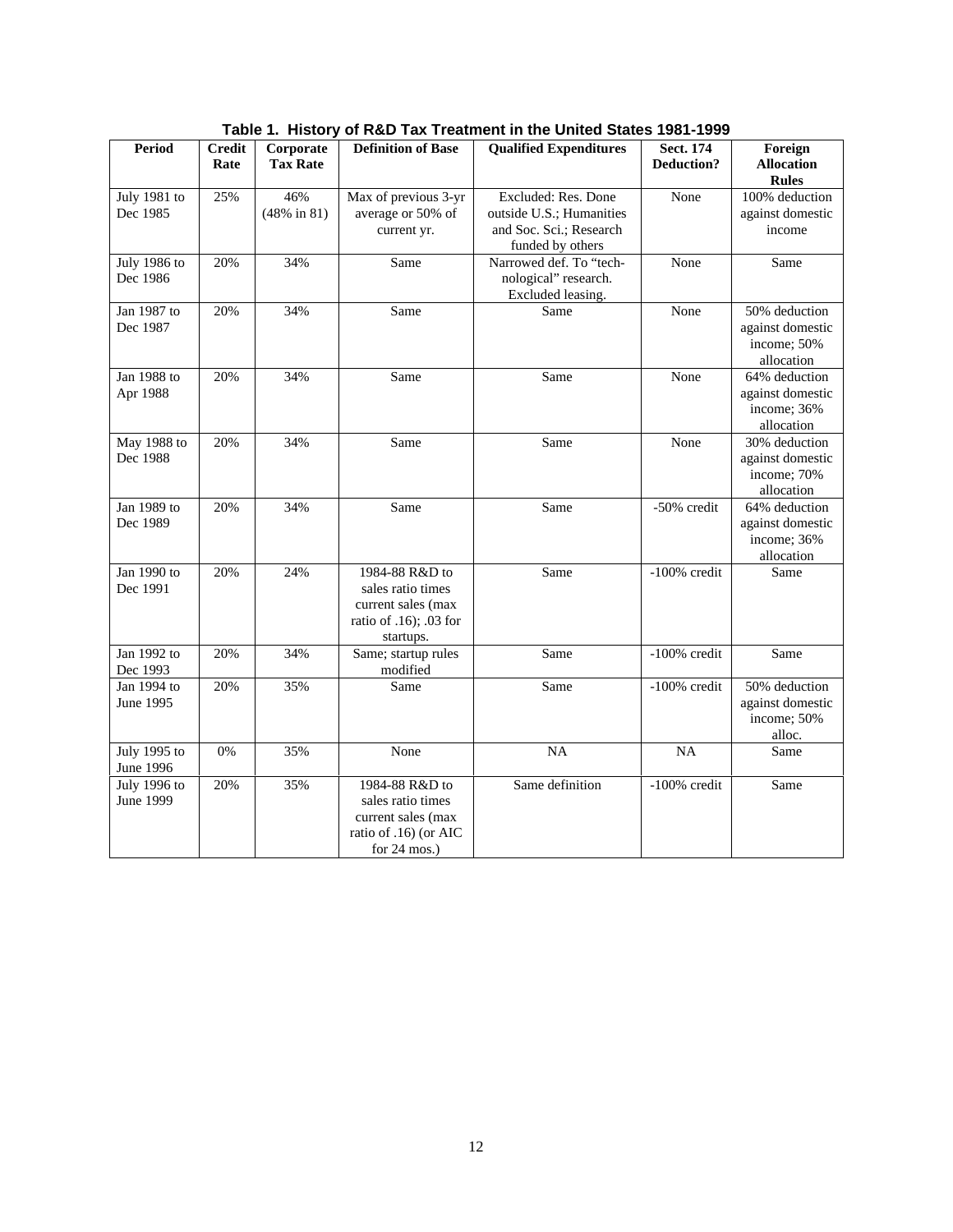### **Table 2. R&D Tax Credit under Different Scenarios**

The following table summarizes the findings from hypothetical tax scenarios in Appendix B. It assumes a 1993 tax year situation: California R&D credit level of 8% (instead of current 12%) and no possibility of electing AIC. Formulas for marginal tax prices used here are derived in section 3.4. Credit per R&D dollar is equal to the credit amount divided by the actual amount of R&D dollars in that year.

|                                      |        | California         |              | Federal                      |                     |                              | California + Federal       |
|--------------------------------------|--------|--------------------|--------------|------------------------------|---------------------|------------------------------|----------------------------|
| <b>Description</b>                   |        | <b>Sales share</b> | R&D<br>share | <b>Marginal</b><br>tax price | Credit per<br>R&D\$ | <b>Marginal</b><br>tax price | <b>Credit per</b><br>R&D\$ |
| Firm paying                          | Case A | 100%               | 100%         | 0.528                        | 5.6%                | 0.422                        | 7.9%                       |
| federal and state<br>taxes:          | Case B | 50%                | 50%          | 0.528                        | 5.6%                | 0.446                        | 7.9%                       |
| R&D growing 15%<br>per year          | Case C | 50%                | 50%          | 0.528                        | 5.6%                | 0.446                        | 9.6%                       |
|                                      | Case D | 25%                | 100%         | 0.528                        | 5.6%                | 0.446                        | 9.6%                       |
| Firm paying                          | Case A | 100%               | 100%         | 0.528                        | $0.0\%$             | 0.422                        | $0.0\%$                    |
| federal and state<br>taxes:          | Case B | 50%                | 50%          | 0.528                        | 0.0%                | 0.446                        | 0.0%                       |
| R&D and sales flat                   | Case C | 50%                | 100%         | 0.528                        | 0.0%                | 0.446                        | 4.0%                       |
|                                      | Case D | 25%                | 100%         | 0.528                        | 0.0%                | 0.446                        | 4.0%                       |
| Firm paying                          | Case A | 100%               | 100%         | 0.528                        | 1.1%                | 0.422                        | 1.5%                       |
| federal and state<br>taxes:          | Case B | 50%                | 50%          | 0.528                        | 1.1%                | 0.446                        | 1.5%                       |
| R&D falls below<br>previous year R&D | Case C | 50%                | 100%         | 0.528                        | 1.1%                | 0.446                        | 5.1%                       |
|                                      | Case D | 25%                | 100%         | 0.528                        | 1.1%                | 0.446                        | 5.1%                       |

### **Table 3. Comparing the Effective Credit Rates across Eligibility and Tax Paying Status (Using Credit Rates as of 1998)**

|                      | $\mathbf{v}$<br><b>Statutory</b> | <b>Full tax price</b> | Tax price      | Full tax price relative to |
|----------------------|----------------------------------|-----------------------|----------------|----------------------------|
| <b>Tax situation</b> | <b>Credit Rate</b>               |                       | without credit | tax price without credit   |
| Federal, state,      |                                  |                       |                |                            |
| no credits           | 0.0                              | 0.602                 | 0.602          | 1.0                        |
| Federal, no state,   |                                  |                       |                |                            |
| no credits           | 0.0                              | 0.660                 | 0.660          | 1.0                        |
| Federal, state,      |                                  |                       |                |                            |
| fed. credit only     | 0.20                             | 0.470                 | 0.602          | 0.781                      |
| Federal, no state,   |                                  |                       |                |                            |
| fed. credit only     | 0.20                             | 0.528                 | 0.660          | 0.800                      |
| Federal, state,      |                                  |                       |                |                            |
| both credits         | $0.2+0.11=0.31$                  | 0.404                 | 0.602          | 0.671                      |
| Federal, no state,   |                                  |                       |                |                            |
| both credits         | $0.2+0.11=0.31$                  | 0.455                 | 0.660          | 0.689                      |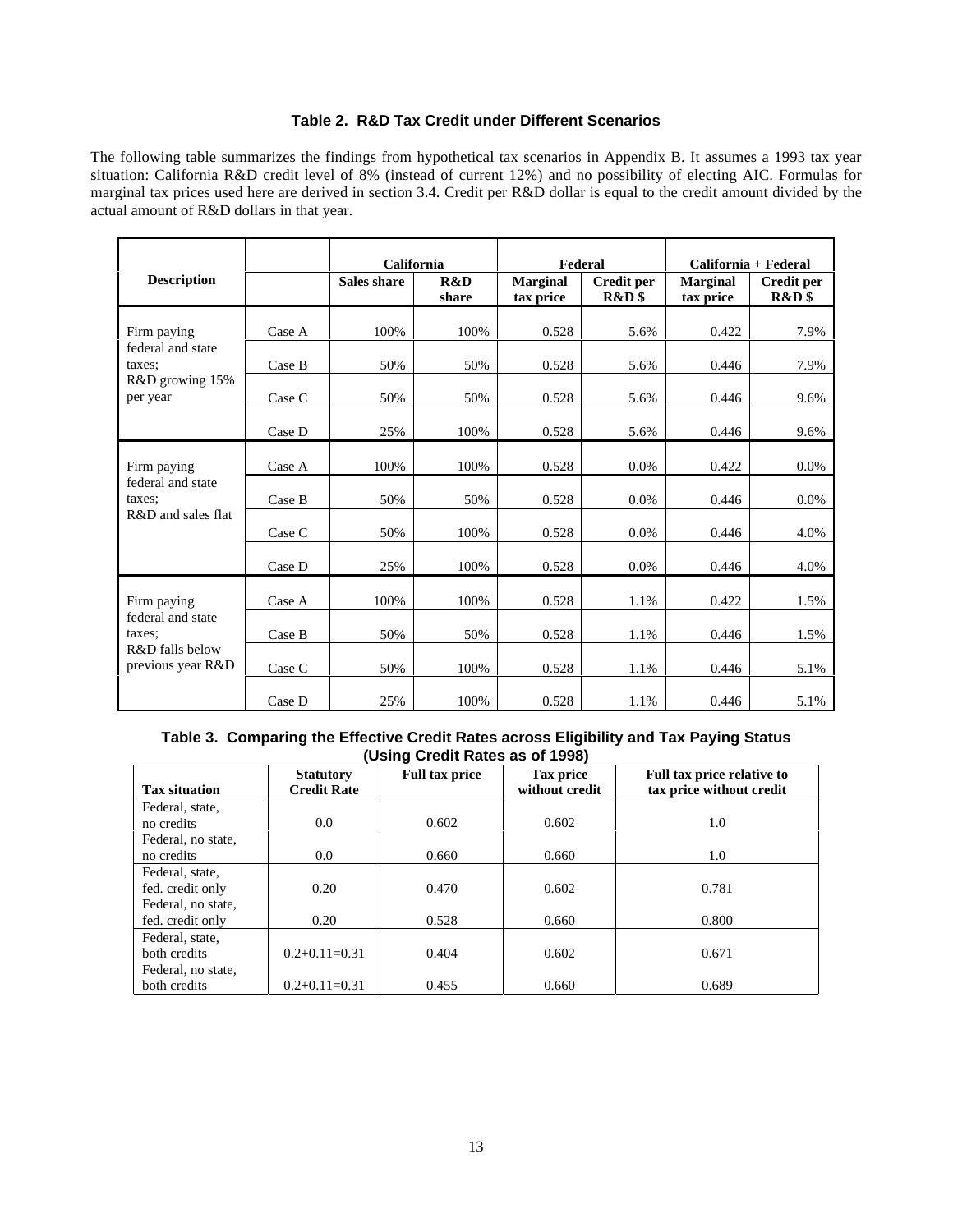| <b>State</b>    | <b>Incentive Type</b>                                                 | Approx.<br>Number of<br><b>Firms Using</b><br>the<br><b>Incentive</b> | Approx.<br><b>Annual Tax</b><br><b>Expenditure</b><br>(SM) | <b>Annual</b><br><b>Sales Tax</b><br>Revenue<br>(SM) | Annual<br>Corporate<br><b>Tax</b><br>Revenue<br>\$M) | <b>Relative to</b><br><b>Sales Tax</b> | <b>Relative to</b><br>Corporate<br><b>Tax</b> |
|-----------------|-----------------------------------------------------------------------|-----------------------------------------------------------------------|------------------------------------------------------------|------------------------------------------------------|------------------------------------------------------|----------------------------------------|-----------------------------------------------|
| <b>Arkansas</b> | Income                                                                | 1.5                                                                   | 0.0                                                        | 1940                                                 | 230                                                  | 0.00%                                  | 0.01%                                         |
| California      | Income (8% at<br>time of survey)                                      | 3500                                                                  | 120.0                                                      | 24100                                                | 5800                                                 | 0.50%                                  | 2.07%                                         |
| Illinois        | Income $(6.5\%)$                                                      | Not available                                                         | 16.5                                                       | 8490                                                 | 1620                                                 | 0.19%                                  | 1.02%                                         |
| Iowa            | Income $(6.5\%)$                                                      | 100                                                                   | 2.0                                                        | 2150                                                 | 200                                                  | 0.09%                                  | 1.00%                                         |
| Louisiana       | Research park<br>exemptions                                           | $\theta$                                                              | 0.0                                                        | 2560                                                 | 330                                                  | 0.00%                                  | 0.00%                                         |
| Minnesota       | Income (5% for<br>first \$2M of R&E.<br>2.5% for R&E<br>beyond (\$2M) | 300                                                                   | 11.0                                                       | 4410                                                 | 700                                                  | 0.25%                                  | 1.57%                                         |
| Missouri        | Income $(6.5\%)$                                                      | 18                                                                    | 1.2                                                        | 3350                                                 | 380                                                  | 0.04%                                  | 0.33%                                         |
| New Jersey      | Income $(10\%)$                                                       | 100                                                                   | 3.1                                                        | 7360                                                 | 1160                                                 | 0.04%                                  | 0.27%                                         |
| Ohio            | Sales and Use                                                         | Not available                                                         | 19.2                                                       | 7600                                                 | 810                                                  | 0.25%                                  | 2.37%                                         |
| Oregon          | Income $(5\%)$                                                        | 45                                                                    | 1.3                                                        | 590                                                  | 300                                                  | 0.22%                                  | 0.43%                                         |
| Virginia        | Sales and Use                                                         | Not available                                                         | 11.8                                                       | 3590                                                 | 360                                                  | 0.33%                                  | 3.28%                                         |
| Washington      | <b>Business and</b><br>occupations/Sales<br>and Use                   | 140                                                                   | 30.6                                                       | 7870                                                 | NA                                                   | 0.39%                                  | <b>NA</b>                                     |
| Wisconsin       | Income $(5\%)$                                                        | 400                                                                   | 20.0                                                       | 4010                                                 | 580                                                  | 0.50%                                  | 3.45%                                         |

**Table 4. Comparison of R&D Tax Credit Take-up Across Selected States**

*Sources: State Research and Development Tax Incentives, SSTI, May 1997; U.S. Bureau of the Census Website.*

**Table 5. Total R&D Credit Claimed in California**

|      |                |                | <b>Personal Income Tax</b> |                       |                |                | <b>Bank and Corporation Tax</b> |                       |
|------|----------------|----------------|----------------------------|-----------------------|----------------|----------------|---------------------------------|-----------------------|
|      |                | Amount         | <b>Total Tax</b>           | <b>R&amp;D</b> Credit |                | Amount         | <b>Total Tax</b>                | <b>R&amp;D</b> Credit |
|      | Number of      | <b>Claimed</b> | Revenue                    | <b>Claimed per</b>    | Number of      | <b>Claimed</b> | Revenue                         | <b>Claimed per</b>    |
| Year | <b>Returns</b> | (\$1000)       | \$M\$                      | <b>Tax Revenue</b>    | <b>Returns</b> | (\$1000)       | (SM)                            | <b>Tax Revenue</b>    |
| 1988 | 1,091          | \$1,460        |                            |                       | 806            | \$38,642       |                                 |                       |
| 1989 | 1,271          | \$2,861        |                            |                       | 1,022          | \$54,352       |                                 |                       |
| 1990 | 2,078          | \$3,492        |                            |                       | 1,363          | \$85,651       |                                 |                       |
| 1991 | 1,556          | \$5,552        |                            |                       | 1,582          | \$94,409       |                                 |                       |
| 1992 | 1,302          | \$5,389        | \$17,030                   | 0.03%                 | 1,461          | \$100,759      | \$4,518                         | 2.23%                 |
| 1993 | 1,621          | \$7,739        | \$17,200                   | 0.04%                 | 1,285          | \$109,684      | \$4,728                         | 2.32%                 |
| 1994 | 1,551          | \$9,588        | \$17,548                   | 0.05%                 | 1,437          | \$182,582      | \$4,633                         | 3.94%                 |
| 1995 | 1,554          | \$10,305       | \$18,344                   | 0.06%                 | 1.268          | \$245,950      | \$5,748                         | 4.28%                 |
| 1996 | 1,546          | \$11,596       | \$24,100                   | 0.05%                 | 1,669          | \$278,280      | \$5,810                         | 4.79%                 |
| 1997 | 1,769          | \$12,558       | \$23,729                   | 0.05%                 | NA             | <b>NA</b>      | \$5,814                         | <b>NA</b>             |

*Source: Research Bureau, Franchise Tax Board, State of California, personal communication: U.S. Census Bureau Website, state government finance statistics for 1992-1997.*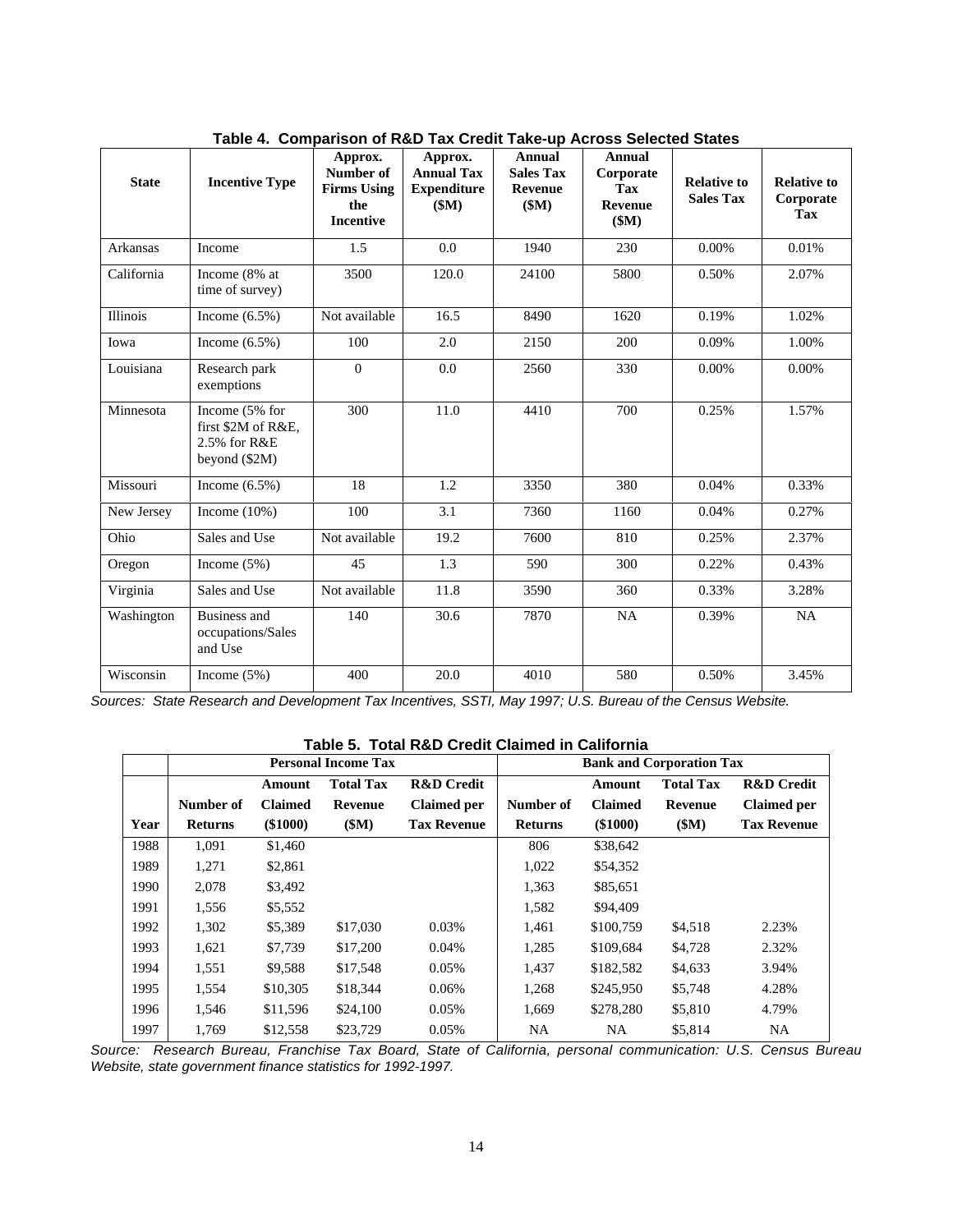## **9. Appendix A: Research Credit Data for T Corporation**<sup>21</sup>

This example illustrates the advantages of the Alternative Incremental Credit for firms with rapidly growing revenues and high R&D intensities in the earlier (1984-88) period.

| Year | <b>Gross Receipts (GR)</b><br>\$M\$ | <b>Qualified Research Expense (QRE)</b><br>\$M\$ |
|------|-------------------------------------|--------------------------------------------------|
| 1984 | 28.0                                | 4.4                                              |
| 1985 | 30.0                                | 6.3                                              |
| 1986 | 31.0                                | 6.4                                              |
| 1987 | 31.0                                | 7.2                                              |
| 1988 | 32.0                                | 7.6                                              |
| 1989 | 42.0                                | 8.8                                              |
| 1990 | 56.0                                | 8.9                                              |
| 1991 | 68.0                                | 9.0                                              |
| 1992 | 81.0                                | 10.0                                             |
| 1993 | 99.0                                | 11.0                                             |
| 1994 | 117.0                               | 12.0                                             |
| 1995 | 122.0                               | 13.0                                             |
| 1996 | 134.0                               | 14.0                                             |
| 1997 | 156.0                               | 16.0                                             |

**Regular credit computation**: The total QRE to total gross revenue ratio for 1984-88 for this firm is 21%, above the maximum fixed base percentage of 16%, so it is reduced to that level. The base R&D amount in 1997 is 16% of the average of the prior 4 years (1993-1996) revenue (\$118M), which is \$18.9M. Therefore this firm receives no research credit, because its base amount exceeds its current year QRE.

#### **Alternative credit computation**: 1% of \$118M=\$1.18M; 1.5%=\$1.77M; 2.0%=\$2.36M.

The credit is the sum of  $1.65\%$   $(1.77M-1.18M) + 2.2\%$   $(2.36M-1.77M) + 2.75\%$   $(16M-2.36M) = $397,815$ . To obtain this level of credit under the regular computation, the firm would have had to increase its R&D to a level of about \$20.9M in 1997.

<sup>&</sup>lt;sup>21</sup> We are indebted to Annette Nellen's course notes for this example.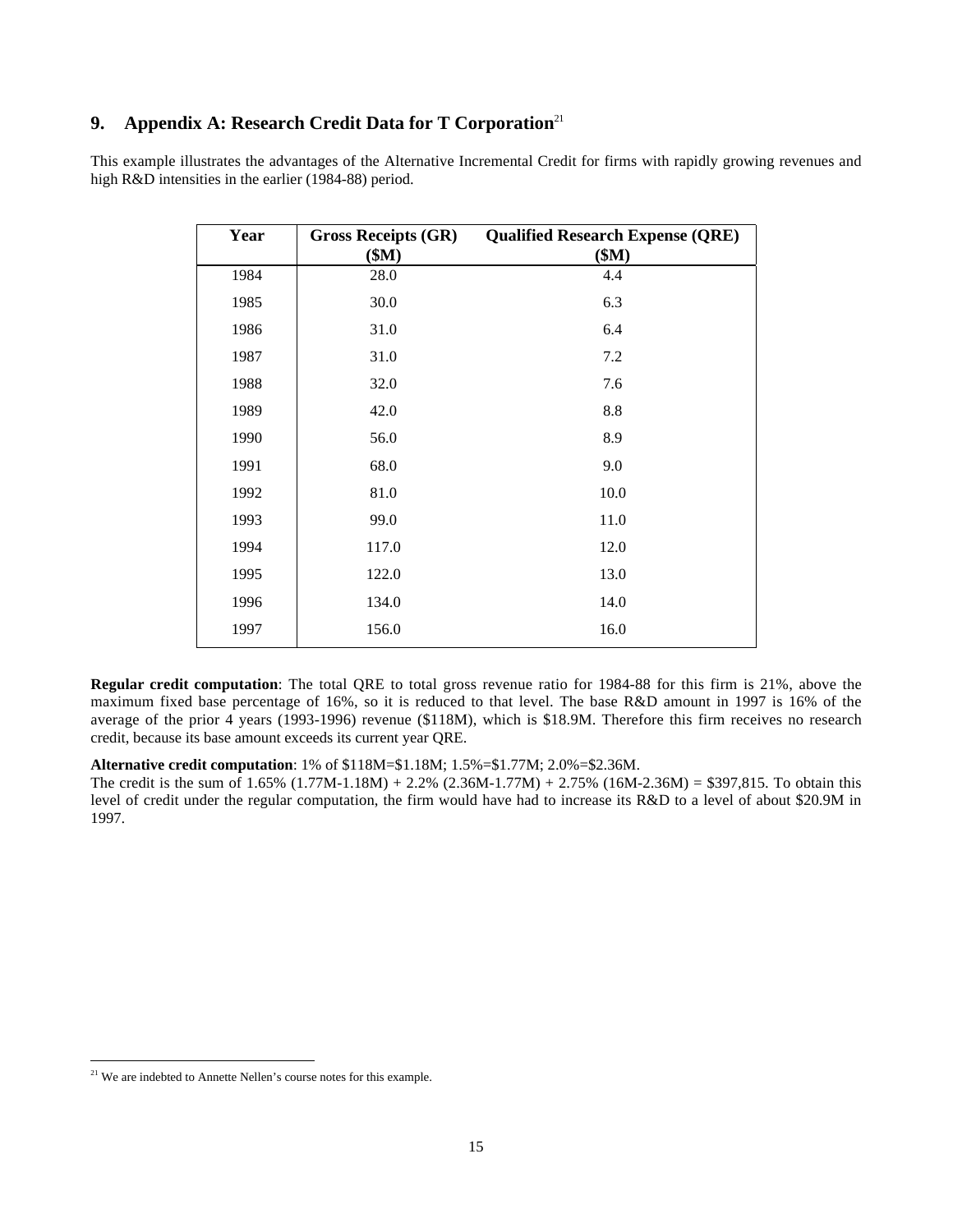# **10. Appendix B: Calculation of R&D Tax Credit under Scenarios in Table 2**

## **Scenario 1: R&D and sales flat**

|                               | <b>Case A</b> |            | Case B     |               | Case C     |               |           | <b>Case D</b> |
|-------------------------------|---------------|------------|------------|---------------|------------|---------------|-----------|---------------|
| % in California $\rightarrow$ | 100%          | 100%       | 50%        | 50%           | 50%        | $100\%$       | 25%       | 100%          |
| $\forall$ tax year            | Revenue       | <b>ORE</b> | CA rev     | <b>CA ORE</b> | CA rev     | <b>CA ORE</b> | CA rev    | <b>CA QRE</b> |
|                               |               |            |            |               |            |               |           |               |
| 1984                          | 28,000,000    | 3,000,000  | 14,000,000 | 1.500.000     | 14,000,000 | 3,000,000     | 7,000,000 | 3,000,000     |
| 1985                          | 28,000,000    | 3,000,000  | 14,000,000 | 1.500.000     | 14,000,000 | 3,000,000     | 7,000,000 | 3,000,000     |
| 1986                          | 28,000,000    | 3,000,000  | 14,000,000 | 1,500,000     | 14,000,000 | 3,000,000     | 7,000,000 | 3,000,000     |
| 1987                          | 28,000,000    | 3,000,000  | 14,000,000 | 1,500,000     | 14,000,000 | 3,000,000     | 7,000,000 | 3,000,000     |
| 1988                          | 28,000,000    | 3,000,000  | 14,000,000 | 1.500.000     | 14,000,000 | 3,000,000     | 7,000,000 | 3,000,000     |
| 1989                          | 28,000,000    | 3,000,000  | 14,000,000 | 1,500,000     | 14,000,000 | 3,000,000     | 7,000,000 | 3,000,000     |
| 1990                          | 28,000,000    | 3,000,000  | 14,000,000 | 1,500,000     | 14,000,000 | 3,000,000     | 7,000,000 | 3,000,000     |
| 1991                          | 28,000,000    | 3,000,000  | 14,000,000 | 1.500.000     | 14,000,000 | 3,000,000     | 7,000,000 | 3,000,000     |
| 1992                          | 28,000,000    | 3,000,000  | 14,000,000 | 1,500,000     | 14,000,000 | 3,000,000     | 7,000,000 | 3,000,000     |
| 1993                          | 28,000,000    | 3,000,000  | 14,000,000 | 1,500,000     | 14,000,000 | 3,000,000     | 7,000,000 | 3,000,000     |

| Step by step calculation                                       |           | Case A     |           | Case B     |           | <b>Case C</b> | <b>Case D</b> |            |
|----------------------------------------------------------------|-----------|------------|-----------|------------|-----------|---------------|---------------|------------|
| of the R&D tax credit                                          | Federal   | California | Federal   | California | Federal   | California    | Federal       | California |
| fixed base=(QRE 84-88)/(fedrev 84-88)                          | 11%       | 11%        | 11%       | 11%        | 11%       | 11%           | 11%           | 11%        |
| max fixed base                                                 | 16%       | 16%        | 16%       | 16%        | 16%       | 16%           | 16%           | 16%        |
| min(fixed, max fixed base)                                     | 11%       | 11%        | 11%       | 11%        | 11%       | 11%           | 11%           | 11%        |
| base = $mfb * avgrevu$ (last 4 yrs)                            | 3,000,000 | 3,000,000  | 3,000,000 | 1.500.000  | 3,000,000 | 1,500,000     | 3,000,000     | 750,000    |
| min allowable base = $0.5$ QRE                                 | 1.500.000 | 1.500.000  | 1.500.000 | 750,000    | 1,500,000 | 1,500,000     | 1.500.000     | 1,500,000  |
| Maxb=max(base, min allowable base)                             | 3,000,000 | 3,000,000  | 3,000,000 | 1.500.000  | 3,000,000 | 1,500,000     | 3,000,000     | 1,500,000  |
| Federal credit = $0.2(QRE-maxb) +0.2(basic$<br>research)       | \$0       |            | \$0       |            | \$0       |               | \$0           |            |
| California credit = 0.08(QRE-maxb)<br>$+0.12$ (basic research) |           | \$0        |           | \$0        |           | \$120,000     |               | \$120,000  |
| Credit per R&D dollar=<br>R&D amount / credit amount           | $0.0\%$   | $0.0\%$    | 0.0%      | $0.0\%$    | 0.0%      | 4.0%          | $0.0\%$       | 4.0%       |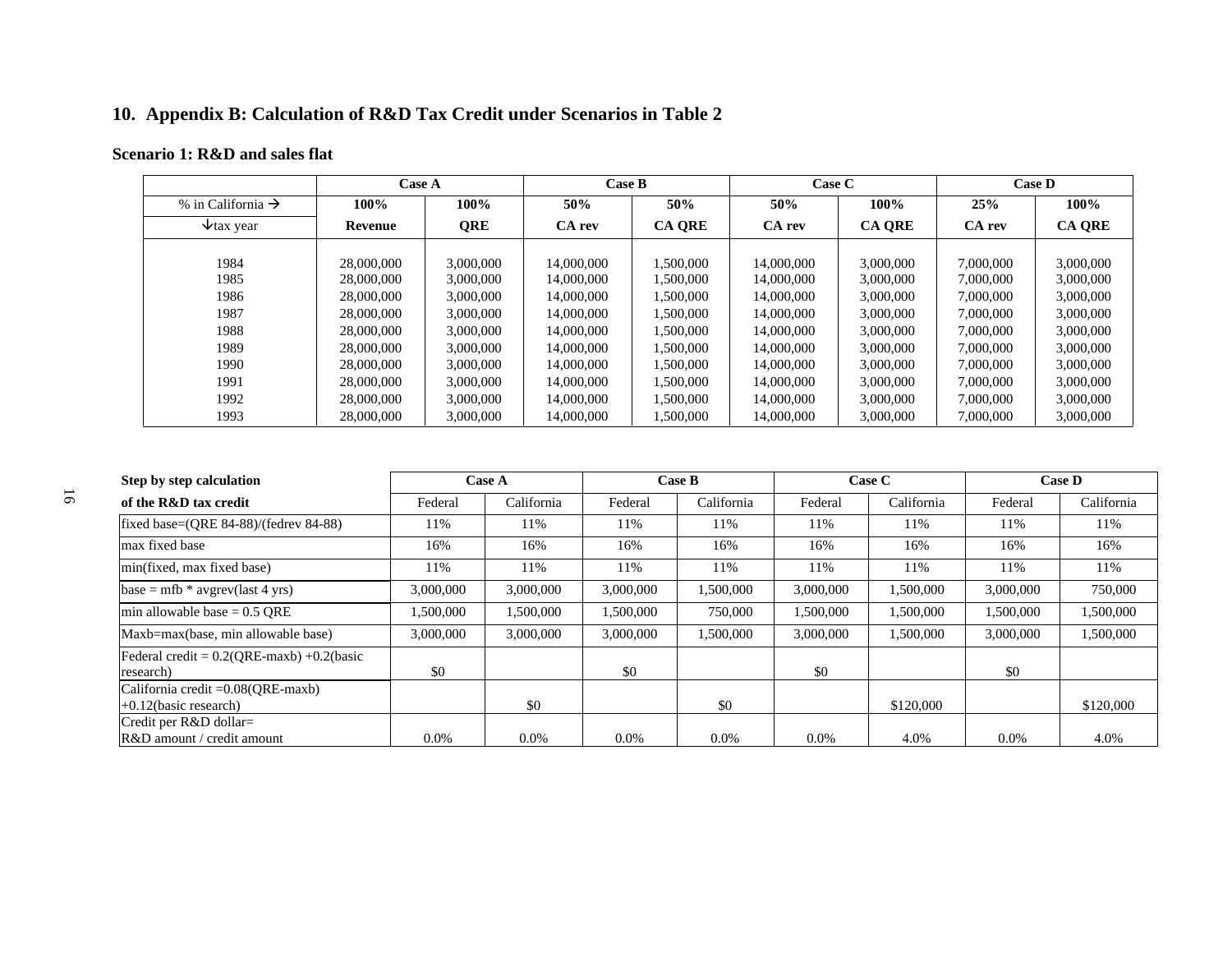|                               | <b>Case A</b> |            | Case B     |               | Case C     |               |            | <b>Case D</b> |
|-------------------------------|---------------|------------|------------|---------------|------------|---------------|------------|---------------|
| % in California $\rightarrow$ | 100%          | 100%       | 50%        | 50%           | 50%        | $100\%$       | 25%        | 100%          |
| $\forall$ tax year            | Revenue       | <b>QRE</b> | CA rev     | <b>CA ORE</b> | CA rev     | <b>CA ORE</b> | CA rev     | <b>CA QRE</b> |
|                               |               |            |            |               |            |               |            |               |
| 1984                          | 28,000,000    | 3,000,000  | 14,000,000 | 1.500.000     | 14,000,000 | 3,000,000     | 7,000,000  | 3,000,000     |
| 1985                          | 32,000,000    | 3,450,000  | 16,000,000 | 1,725,000     | 16,000,000 | 3.450,000     | 8,000,000  | 3,450,000     |
| 1986                          | 31,000,000    | 3,967,500  | 15,500,000 | 1,983,750     | 15,500,000 | 3,967,500     | 7,750,000  | 3,967,500     |
| 1987                          | 34,000,000    | 4,562,625  | 17,000,000 | 2,281,313     | 17,000,000 | 4.562.625     | 8,500,000  | 4,562,625     |
| 1988                          | 43,000,000    | 5,247,019  | 21,500,000 | 2,623,509     | 21,500,000 | 5.247.019     | 10,750,000 | 5,247,019     |
| 1989                          | 48,000,000    | 6.034.072  | 24,000,000 | 3.017.036     | 24,000,000 | 6.034.072     | 12,000,000 | 6,034,072     |
| 1990                          | 60,000,000    | 6,939,182  | 30,000,000 | 3.469.591     | 30,000,000 | 6.939.182     | 15,000,000 | 6,939,182     |
| 1991                          | 68,000,000    | 7.980.060  | 34,000,000 | 3.990.030     | 34,000,000 | 7.980.060     | 17,000,000 | 7,980,060     |
| 1992                          | 76,000,000    | 9.177.069  | 38,000,000 | 4,588,534     | 38,000,000 | 9.177.069     | 19,000,000 | 9,177,069     |
| 1993                          | 80,000,000    | 10,553,629 | 40,000,000 | 5,276,814     | 40,000,000 | 10,553,629    | 20,000,000 | 10,553,629    |

| Scenario 2: R&D growing at 15% per year |  |  |
|-----------------------------------------|--|--|
|-----------------------------------------|--|--|

| Step by step calculation                                         |           | <b>Case A</b> | <b>Case B</b><br>Case C |            |           | <b>Case D</b> |           |            |
|------------------------------------------------------------------|-----------|---------------|-------------------------|------------|-----------|---------------|-----------|------------|
| of the R&D tax credit                                            | Federal   | California    | Federal                 | California | Federal   | California    | Federal   | California |
| fixed base=(QRE 84-88)/(fedrev 84-88)                            | 12%       | 12%           | 12%                     | 12%        | 12%       | 12%           | 12%       | 12%        |
| max fixed base                                                   | 16%       | 16%           | 16%                     | 16%        | 16%       | 16%           | 16%       | 16%        |
| min(fixed, max fixed base)                                       | 12%       | 12%           | 12%                     | 12%        | 12%       | 12%           | 12%       | 12%        |
| base = mfb $*$ avgrev(last 4 yrs)                                | 7,585,179 | 7,585,179     | 7,585,179               | 3,792,589  | 7,585,179 | 3,792,589     | 7,585,179 | 1,896,295  |
| min allowable base $= 0.5$ ORE                                   | 5,276,814 | 5,276,814     | 5,276,814               | 2,638,407  | 5,276,814 | 5,276,814     | 5,276,814 | 5,276,814  |
| maxb=max(base, min allowable base)                               | 7,585,179 | 7,585,179     | 7,585,179               | 3,792,589  | 7,585,179 | 5,276,814     | 7,585,179 | 5,276,814  |
| Federal credit = $0.2$ (ORE-maxb) +0.2(basic<br>research)        | \$593,690 |               | \$593,690               |            | \$593,690 |               | \$593,690 |            |
| California credit $=0.08$ (ORE-maxb)<br>$+0.12$ (basic research) |           | \$237,476     |                         | \$118,738  |           | \$422,145     |           | \$422,145  |
| credit per R&D dollar=<br>R&D amount / credit amount             | 5.6%      | 2.3%          | 5.6%                    | 2.3%       | 5.6%      | 4.0%          | 5.6%      | 4.0%       |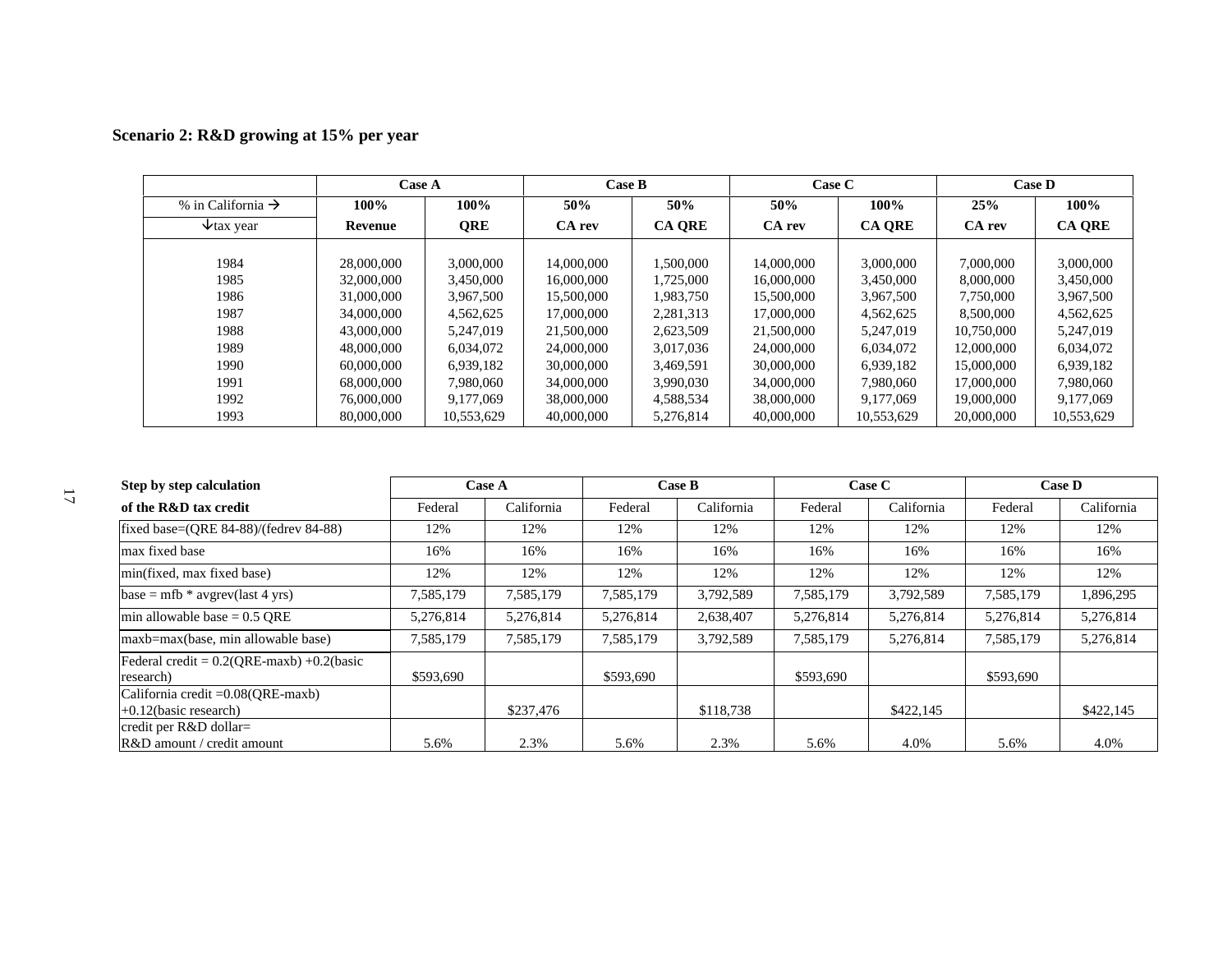|                               | <b>Case A</b> |            | <b>Case B</b> |               | Case C     |               |            | <b>Case D</b> |
|-------------------------------|---------------|------------|---------------|---------------|------------|---------------|------------|---------------|
| % in California $\rightarrow$ | $100\%$       | $100\%$    | 50%           | 50%           | 50%        | $100\%$       | 25%        | 100%          |
| $\forall$ tax year            | Revenue       | <b>QRE</b> | CA rev        | <b>CA ORE</b> | CA rev     | <b>CA ORE</b> | CA rev     | <b>CA ORE</b> |
|                               |               |            |               |               |            |               |            |               |
| 1984                          | 28,000,000    | 3,000,000  | 14,000,000    | 1.500.000     | 14,000,000 | 3,000,000     | 7,000,000  | 3,000,000     |
| 1985                          | 32,000,000    | 4,200,000  | 16,000,000    | 2.100,000     | 16,000,000 | 4,200,000     | 8,000,000  | 4,200,000     |
| 1986                          | 31,000,000    | 5,000,000  | 15,500,000    | 2.500,000     | 15,500,000 | 5,000,000     | 7,750,000  | 5,000,000     |
| 1987                          | 34,000,000    | 6,200,000  | 17,000,000    | 3.100.000     | 17,000,000 | 6,200,000     | 8,500,000  | 6,200,000     |
| 1988                          | 43,000,000    | 6,800,000  | 21,500,000    | 3,400,000     | 21,500,000 | 6,800,000     | 10,750,000 | 6,800,000     |
| 1989                          | 48,000,000    | 8.400.000  | 24,000,000    | 4.200,000     | 24,000,000 | 8,400,000     | 12,000,000 | 8,400,000     |
| 1990                          | 60,000,000    | 10,200,000 | 30,000,000    | 5,100,000     | 30,000,000 | 10,200,000    | 15,000,000 | 10,200,000    |
| 1991                          | 68,000,000    | 11,000,000 | 34,000,000    | 5,500,000     | 34,000,000 | 11,000,000    | 17,000,000 | 11,000,000    |
| 1992                          | 76,000,000    | 12,000,000 | 38,000,000    | 6,000,000     | 38,000,000 | 12,000,000    | 19,000,000 | 12,000,000    |
| 1993                          | 80,000,000    | 10,000,000 | 40,000,000    | 5,000,000     | 40,000,000 | 10,000,000    | 20,000,000 | 10,000,000    |

## **Scenario 3: R&D falls below previous year R&D in current tax year**

| Step by step calculation                                       |           | <b>Case A</b> |           | Case B     | Case C    |            | <b>Case D</b> |            |
|----------------------------------------------------------------|-----------|---------------|-----------|------------|-----------|------------|---------------|------------|
| of the R&D tax credit                                          | Federal   | California    | Federal   | California | Federal   | California | Federal       | California |
| fixed base=(QRE 84-88)/(fedrev 84-88)                          | 15%       | 15%           | 15%       | 15%        | 15%       | 15%        | 15%           | 15%        |
| max fixed base                                                 | 16%       | 16%           | 16%       | 16%        | 16%       | 16%        | 16%           | 16%        |
| min(fixed, max fixed base)                                     | 15%       | 15%           | 15%       | 15%        | 15%       | 15%        | 15%           | 15%        |
| base = $mfb * avgrevuast 4 yrs)$                               | 9,450,000 | 9,450,000     | 9,450,000 | 4,725,000  | 9,450,000 | 4,725,000  | 9,450,000     | 2,362,500  |
| min allowable base = $0.5$ ORE                                 | 5,000,000 | 5,000,000     | 5,000,000 | 2,500,000  | 5,000,000 | 5,000,000  | 5,000,000     | 5,000,000  |
| maxb=max(base, min allowable base)                             | 9.450,000 | 9,450,000     | 9,450,000 | 4,725,000  | 9,450,000 | 5,000,000  | 9,450,000     | 5,000,000  |
| Federal credit = $0.2(QRE-maxb) +0.2(basic$<br>research)       | \$110,000 |               | \$110,000 |            | \$110,000 |            | \$110,000     |            |
| California credit = 0.08(QRE-maxb)<br>$+0.12$ (basic research) |           | \$44,000      |           | \$22,000   |           | \$400,000  |               | \$400,000  |
| credit per R&D dollar=<br>R&D amount / credit amount           | 1.1%      | 0.44%         | 1.1%      | 0.44%      | 1.1%      | 4.0%       | 1.1%          | 4.0%       |